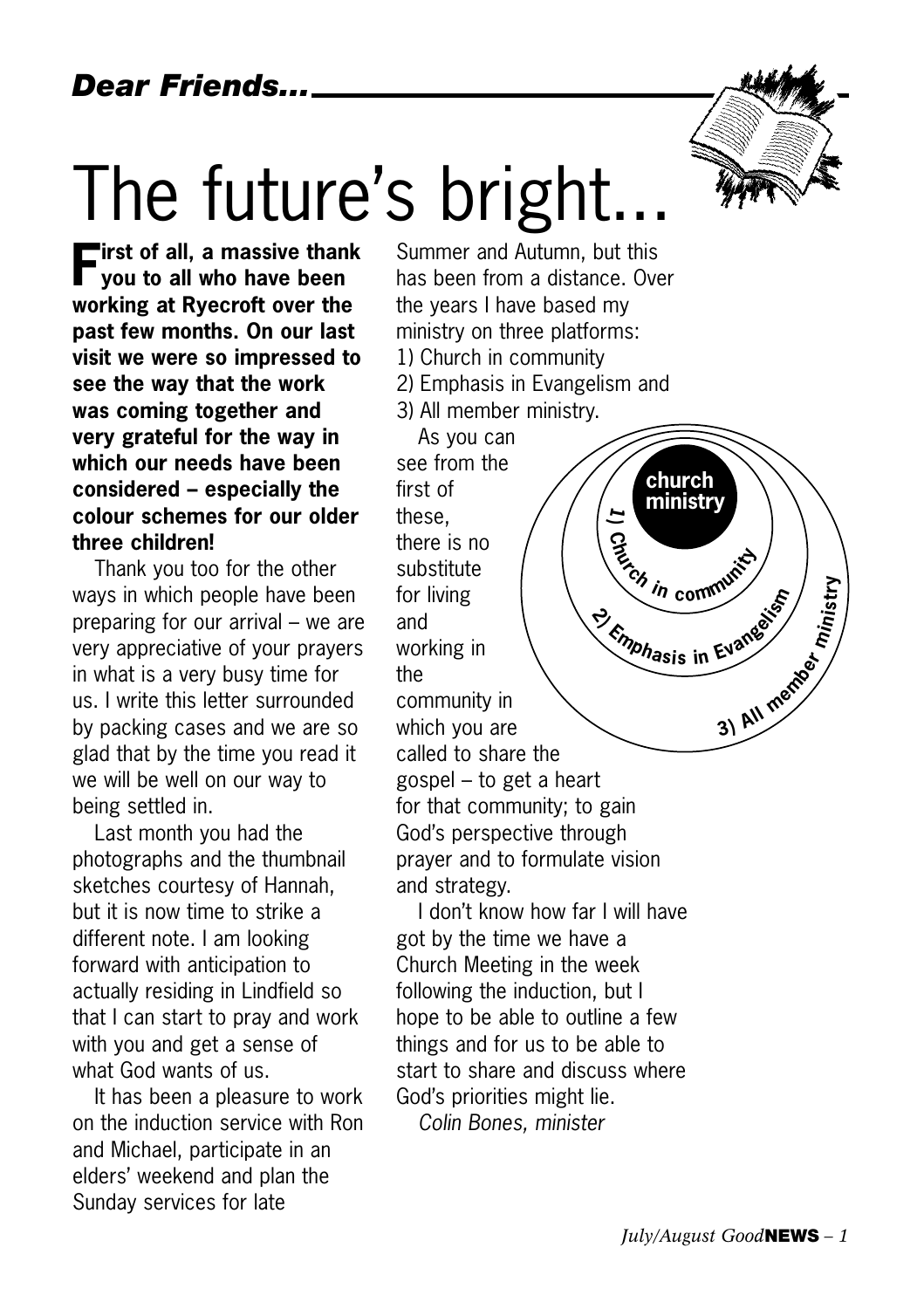# *Good***NEWS**

*This magazine is produced by: Lindfield United Reformed Church, 50 High Street, Lindfield, West Sussex RH16 2HL. © Lindfield URC 2003*

**Editor:** David Tingley <david@visualeclipse.co.uk> Tel: 01444 451024 **Editorial Oversight:** Hilary Shepherd **Additional Photography:** Chris & Nicola Saunders, John Barling

**Copydate** for the September 2003 edition is noon, Sunday 17th August 2003. All contributions should be given to the editor by this time via email, or paper copy can be placed in the "GoodNEWS" pigeon hole at the rear of the church. Please ensure that you include contact details in case of query.

# **Directory**



**Minister:** Rev Colin Bones 50 High Street, Lindfield RH16 2HL Tel: 01444 483803 Email: colin@lindfieldurc.org.uk

**Secretary:** Mr Ron Goodenough "Downside" Stone Quarry Road, Chelwood Gate RH17 7LS Tel: 01825 740351; Fax: 01825 740157 Email: ron@rgoodenough.freeserve.co.uk

**Assistant Secretary:** Mrs Sue Waller Tel: 01444 455047 Email: susanwaller@lineone.net

**Treasurer:** Mr Barry Piper Tel: 01444 456823 Email: barrypiper@aol.com

**Pastoral Assistant:** Rev Mike Gardiner Tel: 01444 482559 Email: mike.g@virgin.net

*A list of serving Elders can be found in Who's Who?*



**The summer is traditionally a time for music festivals all around the country; Reading, Greenbelt and Glastonbury. Well, now there is Grassrootz in Tunbridge Wells! In this issue we bring you the story behind it and information about the one-day event, starting at page 4.**

Elsewhere in this summer issue, covering two months, are some top tips for staying safe in the sun, see page 13. Well worthwhile as you are out and about over the warmer months.

For those of you who like a little adventure, try bashing the snake over the head with your bible knowledge, in our rip-out supplement - Green Jelly. Many thanks to Clare Nibloe for her contributions on this one.

Other highlights to look out for include a special note of thanks from Terry Ward since retiring from the Boys' Brigade (page 25), Nikki Taylor's last few column inches (page 21) and I admit to watching too much reality TV, again on page 26!

Get out there amongst it, and tell us all about it.

*David Tingley*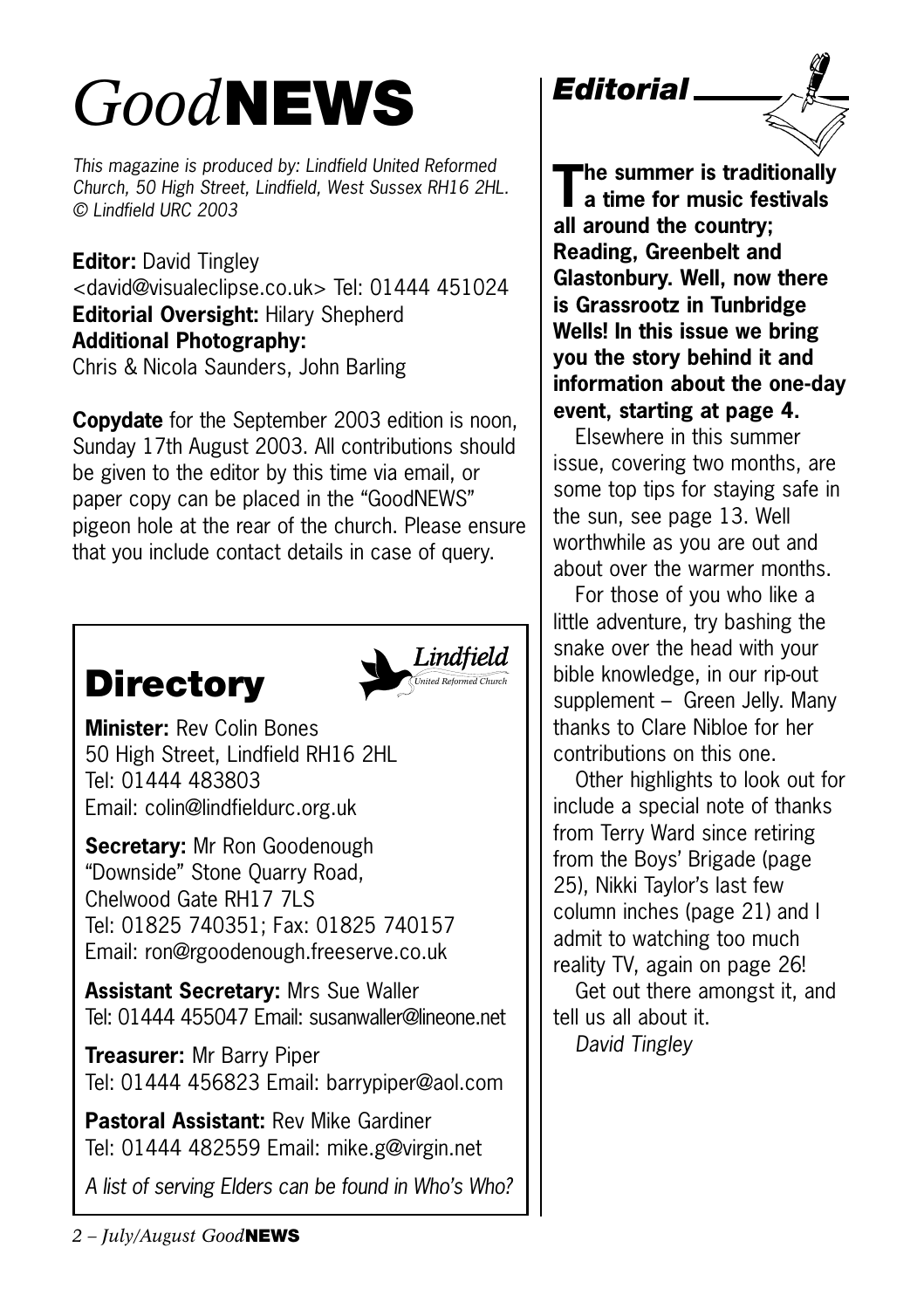### *Prayer Diary*

|             | Prayer Diary                                                                                                                                                                                                                                                                                                     |
|-------------|------------------------------------------------------------------------------------------------------------------------------------------------------------------------------------------------------------------------------------------------------------------------------------------------------------------|
|             |                                                                                                                                                                                                                                                                                                                  |
| $rac{2}{5}$ | • Pray for Colin, Catherine and family as they<br>settle into "Ryecroft".<br>• Ask that we might be filled with the Holy Spirit as we worship.<br>• Uphold the staff in Junior Church, including<br>Please ask God<br>temporary helpers in August.                                                               |
| NON<br>NON  | to bless and guide<br>Colin as he begins his<br>. Ask for God to bless all those away or<br>Ministry amongst us.<br>going on holiday.<br>. Pray for all teachers during the last few weeks<br>of term.<br>• Remember those awaiting important exam results.                                                      |
| ENL         | We'll praise God for<br>• Pray for the work in the Brigades,<br>all that is past,<br>and for sufficient staff in September.<br>and trust Him for<br>all that's to come"<br>• Uphold the young people in Carpe Diem<br>and $14+$ Group.<br>• Ask God to help bring these youngsters into a personal faith in Him. |
| WED         | • Thank God for all Mike Gardiner has done as pastoral assistant.<br>• Ask God to strengthen him, and to bless him and Jean as he retires!<br>• Remember the many who have been bereaved recently<br>within our fellowship.                                                                                      |
| <b>THUR</b> | • Pray for the various missionary organisations that we support.<br>• Interserve (supported during July/August).<br>• Tearfund Supper - 5th July.<br>• Remember those Aid agencies seeking to help after disasters.                                                                                              |
| ᅊ           | • Ask God to help the many trying to restore normal life in Iraq.<br>. Uphold any facing major changes in their lives.<br>• Pray for URCs in Eastbourne, Bexhill, Burgess Hill<br>and Haywards Heath.                                                                                                            |
| <b>SE</b>   | • Pray for Colin's Induction on 12th July.<br>• Uphold all those taking part, either at the service or in the<br>practical arrangements.<br>. Pray for travelling mercies for all who attend.                                                                                                                    |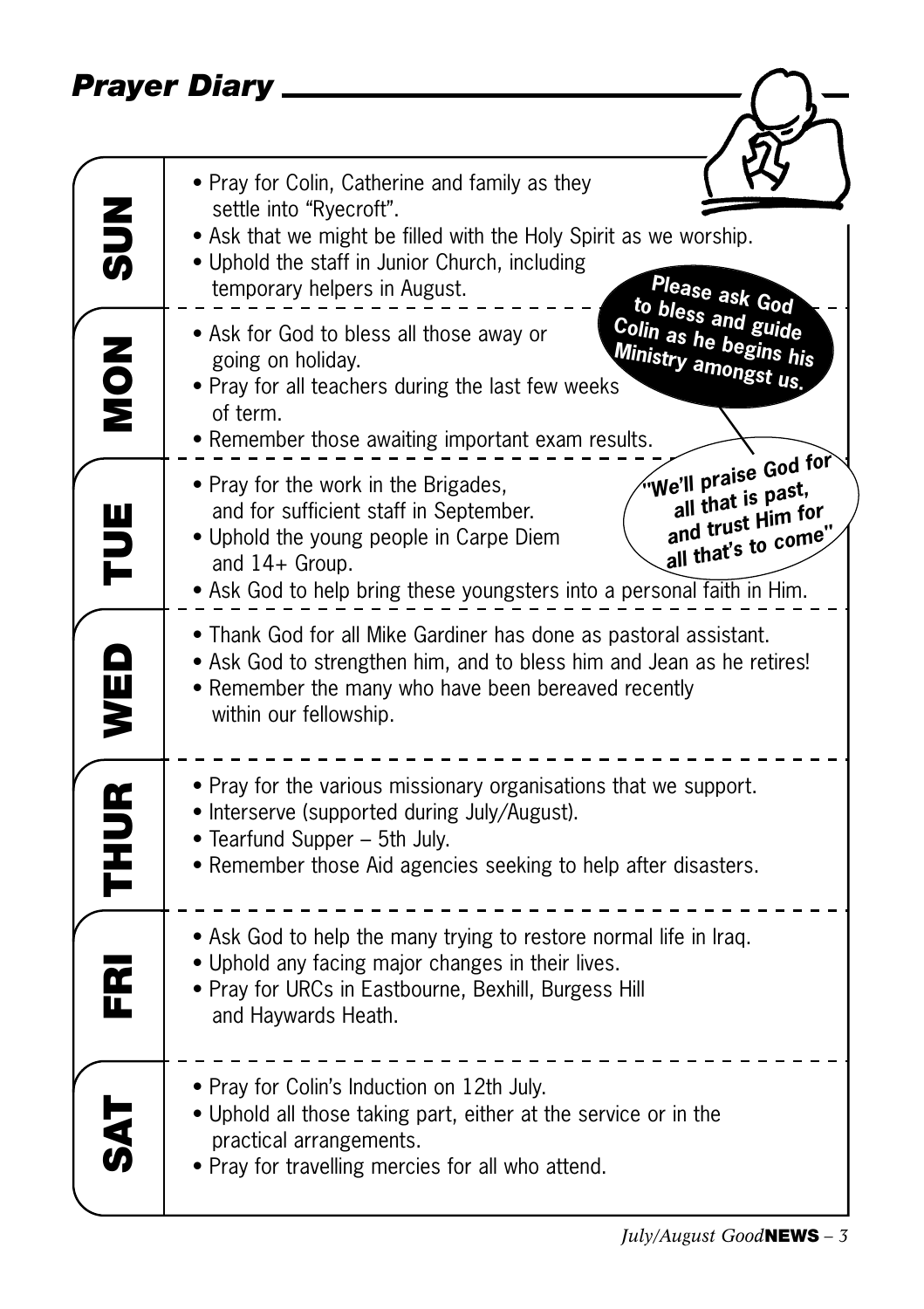# What's your flavour?

**Grasstrootz is a one–day music festival which will take place on the Eridge Estate, near Tunbridge Wells on Saturday 19th July 2003. 'What's your flavour?', this year's theme, sees a wide variety of Christian music from 'loud' to intimate acoustic sets. Here is an introduction to the local event.**

**The first ever Grassrootz took place in 2001 with just one stage. Last summer, 1,700 people were entertained on two stages throughout the day. On both occasions lives were touched by the presence of God and some profoundly changed.**

As a result of last year's event we got this feedback – 'Last year (2002) at Grassrootz I had the best time of my life. I'm 17 and the highlight of the evening was when it rained when Yfriday started singing. I cried all night after that, because their song 'Rain' made me feel that God's power was working for all us youngsters and grown ups there! It felt amazing.'

2003 seeks to be bigger and better than what has gone before.

This year's theme, 'What's your flavour?' – explores the fact that there is such a wide range in musical tastes, not just among young people but children and adults as well. Grassrootz is making sure that everyone is catered for. That is very much

the emphasis – that everyone is welcome and is open to families and not just young people.

There will be performances from the London Community

Gospel Choir,

Steve and The Tribe (to name but a few). A second stage features Cephas, Audiogene, Ben Castle; plus there will be seminars from Elaine Storkey, Rob Lacey, and Tommy Baker the Christian football tricks expert and World Record Holder, who will not only be performing some

of his tricks but also teaching them!

Very much a family day, there will be a kids' tent which will include a bouncy castle, ball pit and regular music and puppet shows, all provided by the local churches.

"I cried all night because the song 'Rain' made me feel that God's power was working for all us youngsters and grown ups there! It felt amazing."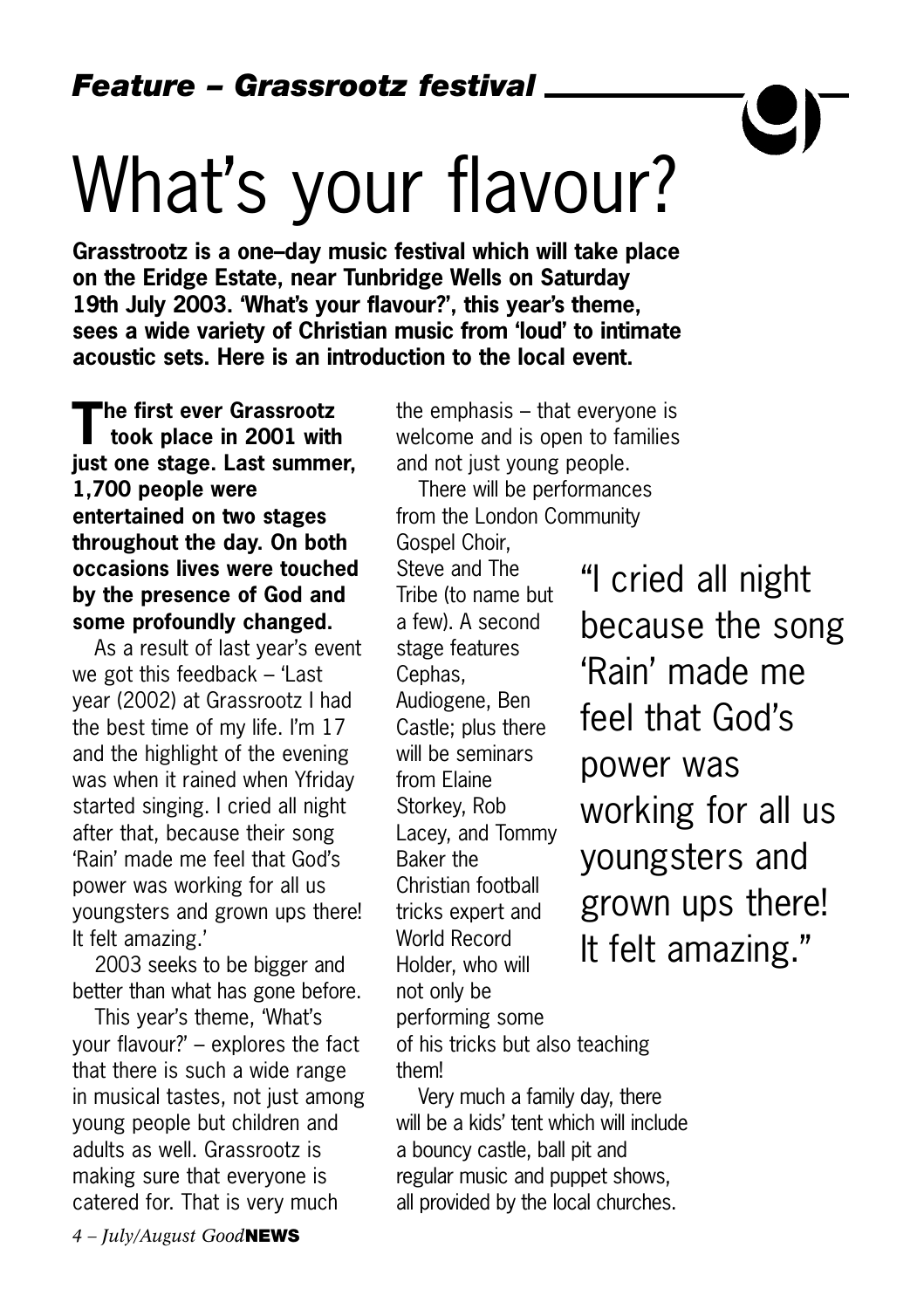For the bigger kids there will be an inflatable bungee run and jousting, while for the sporty people who can't wait for the next football session there is human table football! And for those who want to take things a little easier they can wander around the 'village area' visiting the wide range of stalls displaying crafts, books and music, face and nail painting, caricature portraits drawing and information on community and national issues.



### **Grassrootz Festival Office,**

The Christ Church Centre, High Street, TUNBRIDGE WELLS, Kent TN1 1UT. Email: info@lifeandsoul.net Telephone: 01892 529505 Tickets for Grassrootz 2003 are available now from the Grassrootz office and will cost £15 for a Standard Day Pass (£5 for Children's Pass  $-$  aged 3-11) and £10 for an Evening Only Pass (6.30pm – 11.30pm). Please make cheques payable to 'Grassrootz' and state how many tickets you would like and of which type.

Tickets can also be purchased on the day.

## 15-19? Like your music? **"BATTLE OF THE BANDS"**

Two heats: Heyworth School 24th and 25th July Final: Clair Hall, 27th July. Details at: www.tkc.org.uk/reverb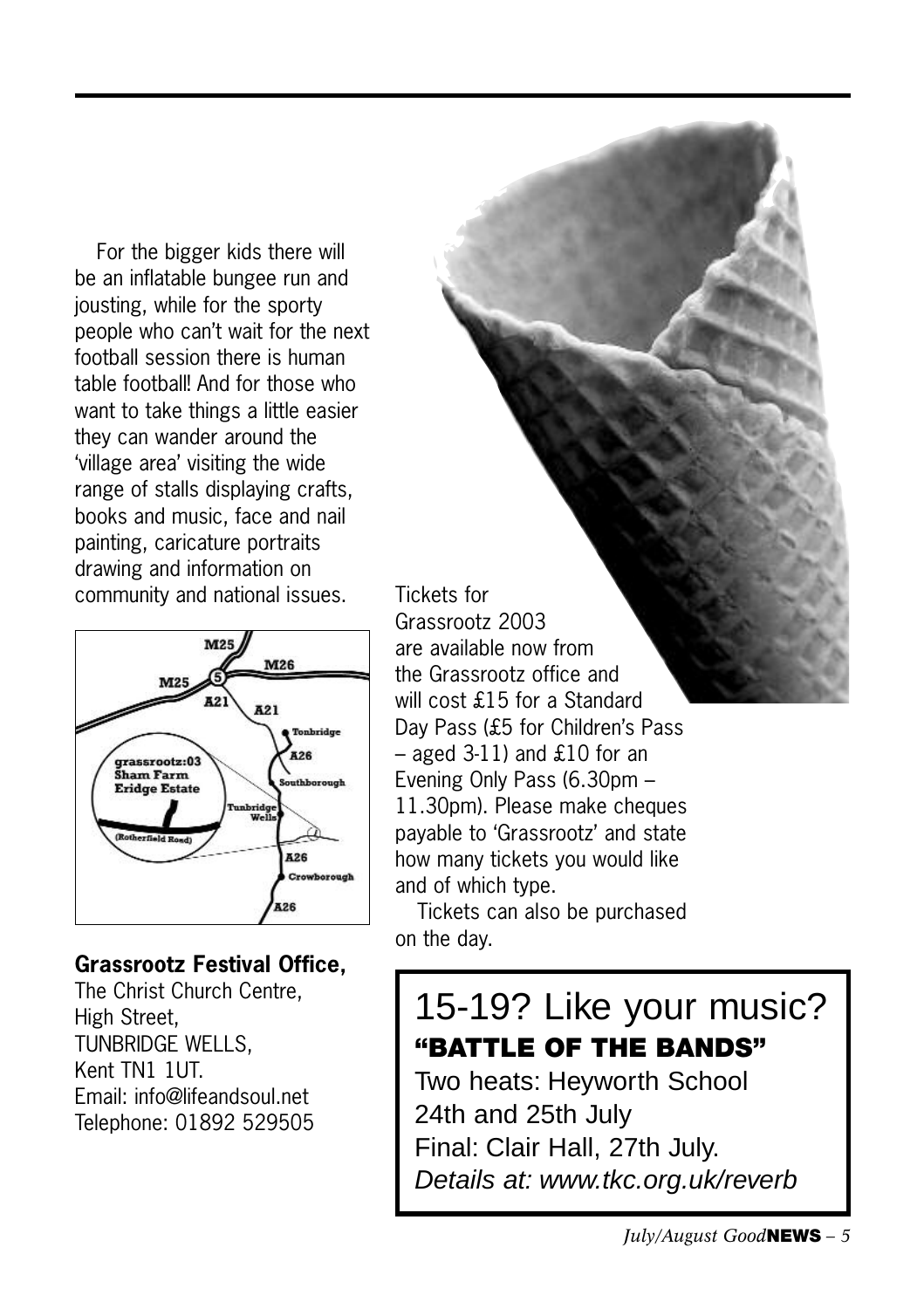# **The vision of a festival**

**The vision of Grassrootz is to provide a safe place in which to fellowship, relax, have fun and experience God in His surroundings whilst uniting the churches and strengthening their links with the community. This has been seen more and more over the years with churches coming together as they realise the effectiveness and impact this event can have on our community.**

As a local minister says "Unity between the churches is not only on God's heart – it's on His agenda! Grassrootz has helped bring more churches and Christians together and work alongside each other to provide not just something for the local community but something which will see God's kingdom grow!"

The overall vision and direction of Grassrootz is all down to two people – Nick Cheesman and Simon Colenutt.

After attending 'Cutting Edge' in Littlehampton (the event from which bought us Delirious) Nick had the vision to bring something similar to Tunbridge Wells. October 1999 saw the



birth of 'ID' – a monthly youth event held at the Christ Church Centre in Tunbridge Wells. Four years later it now sees between 500 and 700 young people attend each month and goes from strength to strength.

Grassrootz was really a culmination of all the experience learnt through successfully running 'ID' and now is taking off in the same way. The professionalism of the event has enabled it to grow over the years with even more people hearing about it and wanting to come. In knowing this there is a sense of excitement of what is going to happen.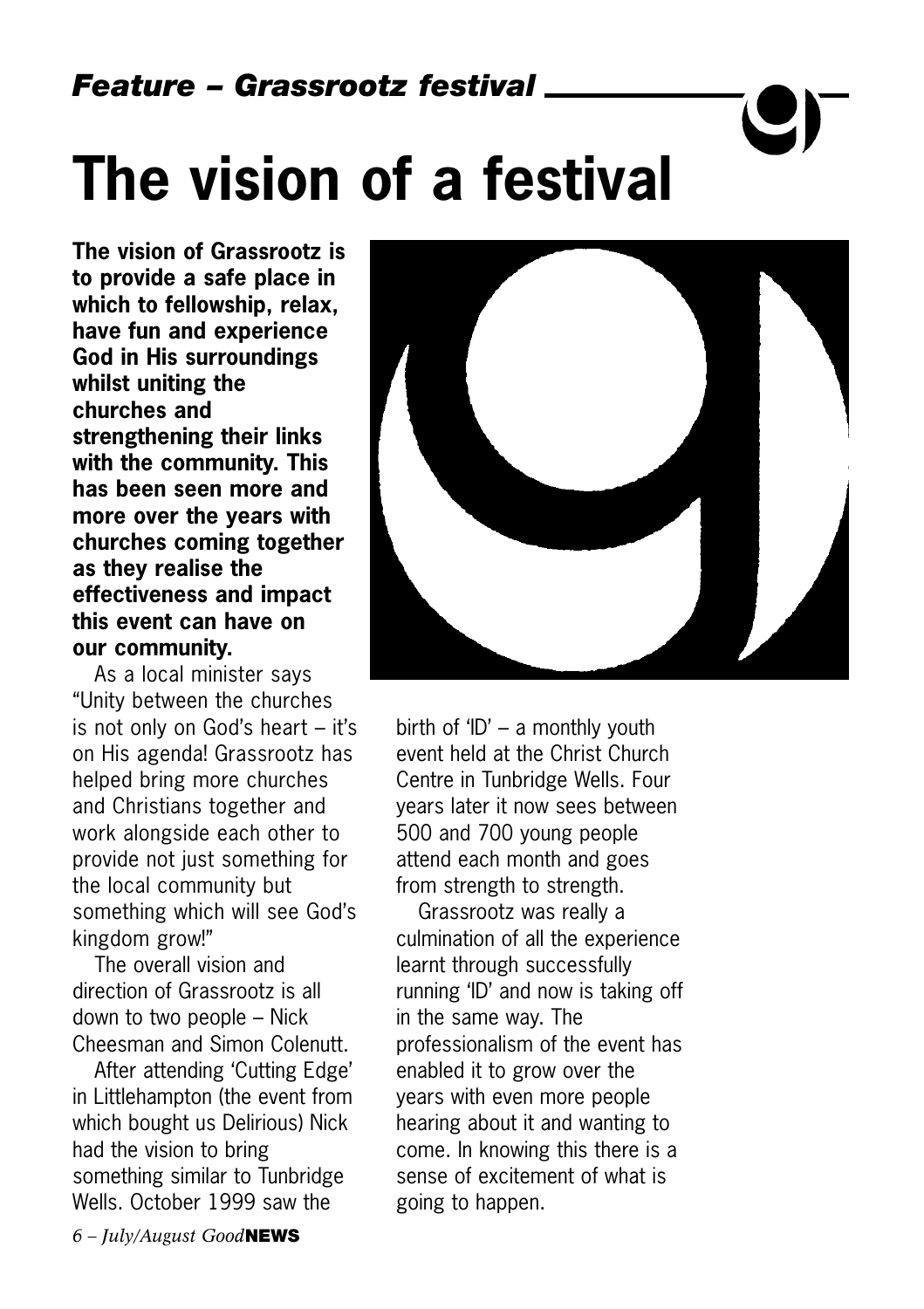Nick, a graphic designer, is very much the visionary and Simon very much the practical person. It is through the hard work that they put into the event that not only makes it a great success but so professional as well.

Both of these events are only able to take place because of the growing support from the local churches. Behind the scenes it is a team of around 150 volunteers who are all willing to help before, during and after the day in whatever capacity they can to make sure that it runs smoothly. If it wasn't for this help then the event would not take place and it is through these volunteers giving up their time and energy that enables the vision of Grassrootz to be fulfilled.

Nick says 'After all the months of hard work that goes into putting the event together, when you see the crowd relaxing, enjoying themselves, worshipping God and through all of this lives being touched and changed, it makes it all worthwhile and at the end of the day (quite literally) we have to give the glory back to God.'

# **LCGC look forward to grassrootz**

In 1982 a dream and a vision came alive. Revd Bazil Meade, with the help of Lawrence Johnson, Delroy Powell and John Francis made a mark in history pioneering the first concert gospel choir in the UK. London Community Gospel Choir nurtured, over the next two decades, more than 200 members from all areas of London and its suburbs.

Bazil Meade looks forward to Grassrootz as any gig: "Being at the Grassrootz festival will be another opportunity to share a very uplifting expression of faith in God with a new audience. It is another of many special moments that the choir has lived through over 21 years of being on the road promoting british gospel music. We intend to leave memories of true joyful, uplifting christian music that stimulates the emotions and touches the spirit of all listeners."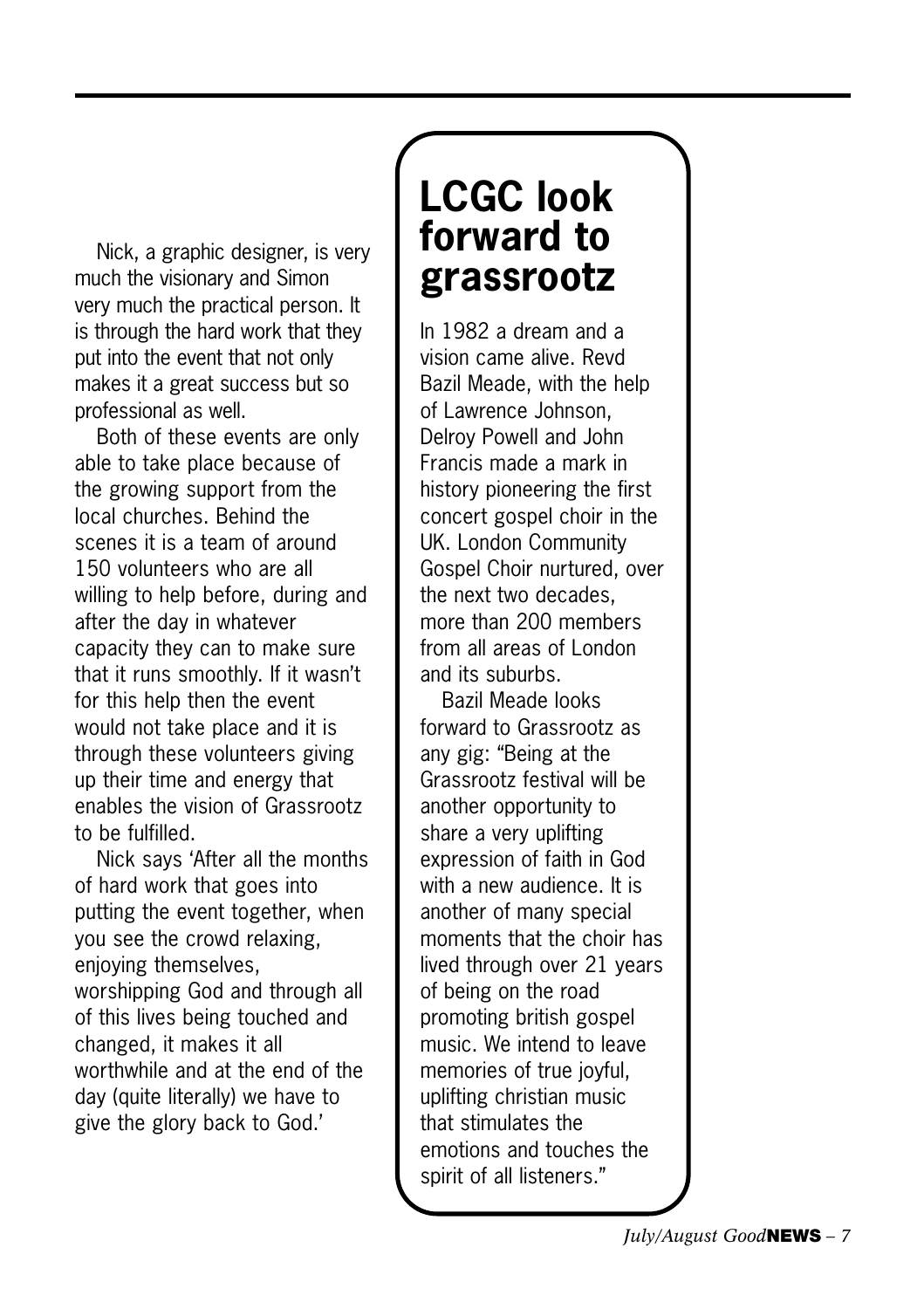# **Backsliding in the top ten**

**After topping the charts State-side Evanescence emerged in the UK music singles chart victorious too, reaching the number one spot some weeks back. However, debate seems to be raging about whether the group are 'Christian' or not!**

The four–piece band, originally started in Arkansas during the late 1990s, topped the European charts with their single "Bring me to life" during June.

However, back in the States, Alan Meltzer, Chairman of their record label, Wind Up Records, issued a recall notice on their CDs on sale within Christian music outlets.

According to VH1.com, Meltzer sent a letter to Christian radio and retail outlets earlier this year to explain that despite the "spiritual underpinning that ignited interest and excitement in the Christian religious community," Evanescence are "a secular band, and as such view their music as entertainment". Therefore, he wrote, Wind–Up "strongly feels that they no longer belong in Christian markets".

Fans of the group have been surprised at this statement, saying that it looks as if they are trying to drop their Christianity now they are hitting the 'big time'.

In an interview with US Entertainment Weekly singer Amy Lee echoed her bandmate's puzzlement at their albums placement in Christian bookstores. "I guarantee that if the Christian bookstore owners listened to some of those songs, they wouldn't sell the CD."

Lee also made it sound as if she did not wish to be pigeonholed into sharing shelf space with Christian acts like Jars of Clay and Steven Curtis Chapman.

It is made all the more unclear when you read an interview in 2000 when Amy Lee was quoted as saying: "The message we as a band want to convey more than anything is simple – God is love".

Whatever they have said though, they seem fairly keen to remain off the Christian music scene. Guitarist, Ben Moody, compares himself to the "the guy who was crucified next to Jesus" because "all I want you to do is remember me".

They mystery continues. Shame how things change. *David Tingley*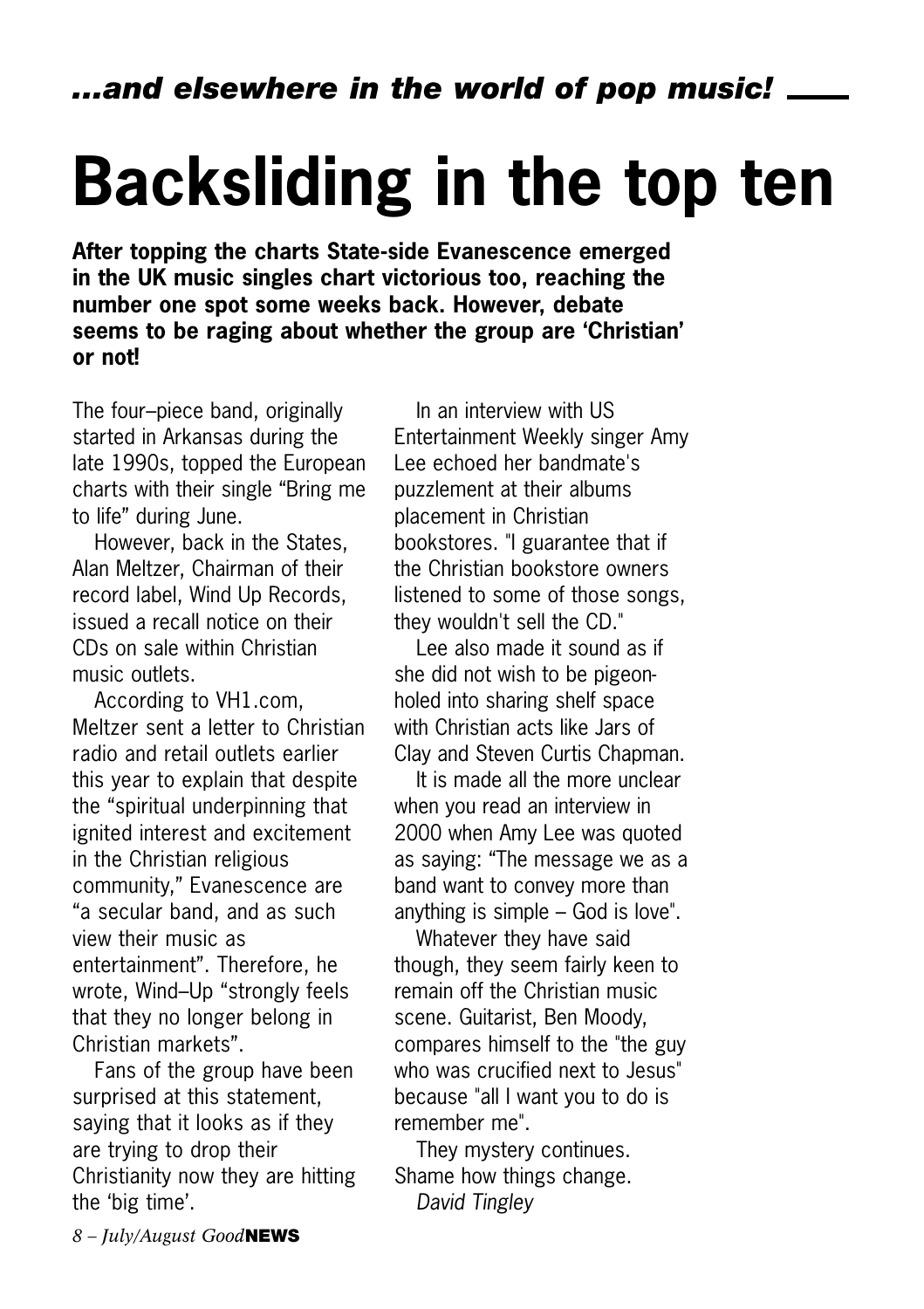## **Euthanasia debate**

A passionate plea against the 'Euthanasia Bill' was made by the Bishop of St Albans, the Rt Revd Christopher Herbert in the House of Lords on Friday 14th June. He told Peers that the Patient (Assisted Dying) Bill was "individualism pushed to a horrifying and giddy conclusion" and, if passed, could "create a merciless society". Despite the speech by the Bishop and other opponents, the Lords agreed to give a second reading to the Bill which could give terminally ill people the right to be helped to die. The Bill, which does not have government support, is being championed by cross–bench peer Lord Joffe, who launched the debate.

Source: Christian Herald – the UK's only inter–church weekly. Subscribe on 01903 602100

## Bble txts 4 the day

A Cardiff church leader has launched a bible verse texting service. Launching the W2LB text message service, Simeon Baker of Bethel Baptist Church, Whitchurch, said: "W2LB stands for 'wisdom to live by' and members get to start the day with an inspiring biblical quote sent as a text message to their mobile phones". Find out more at www.W2lb.com

# **Edwards to oversee good taste on TV.**

Olympic gold medallist Jonathan Edwards has accepted a new role as part of a board, which oversees standards of taste and decency on television and radio.

A committed Christian, Edwards has become a representative on the content board of the communications regulator Ofcom – which formed from the merger of the Independent Television Commission, The Broadcasting Standards Commission and the Radio Authority.

The 37 year old son of a West Country vicar, Edwards – who presented Songs of Praise on Easter Sunday – will be responsible for championing the cause of listeners and viewers on issues as diverse as complaints about radio DJ phone-ins, to sex and violence on television.

The triple jump gold medallist credits his faith in God for his success and during the early stages of his athletics career he refused to compete on Sundays. One of nine part-time board members who work alongside full-time executives, his appointment has surprised some in the media industry.

Source: Christianity & Renewal magazine, June 2003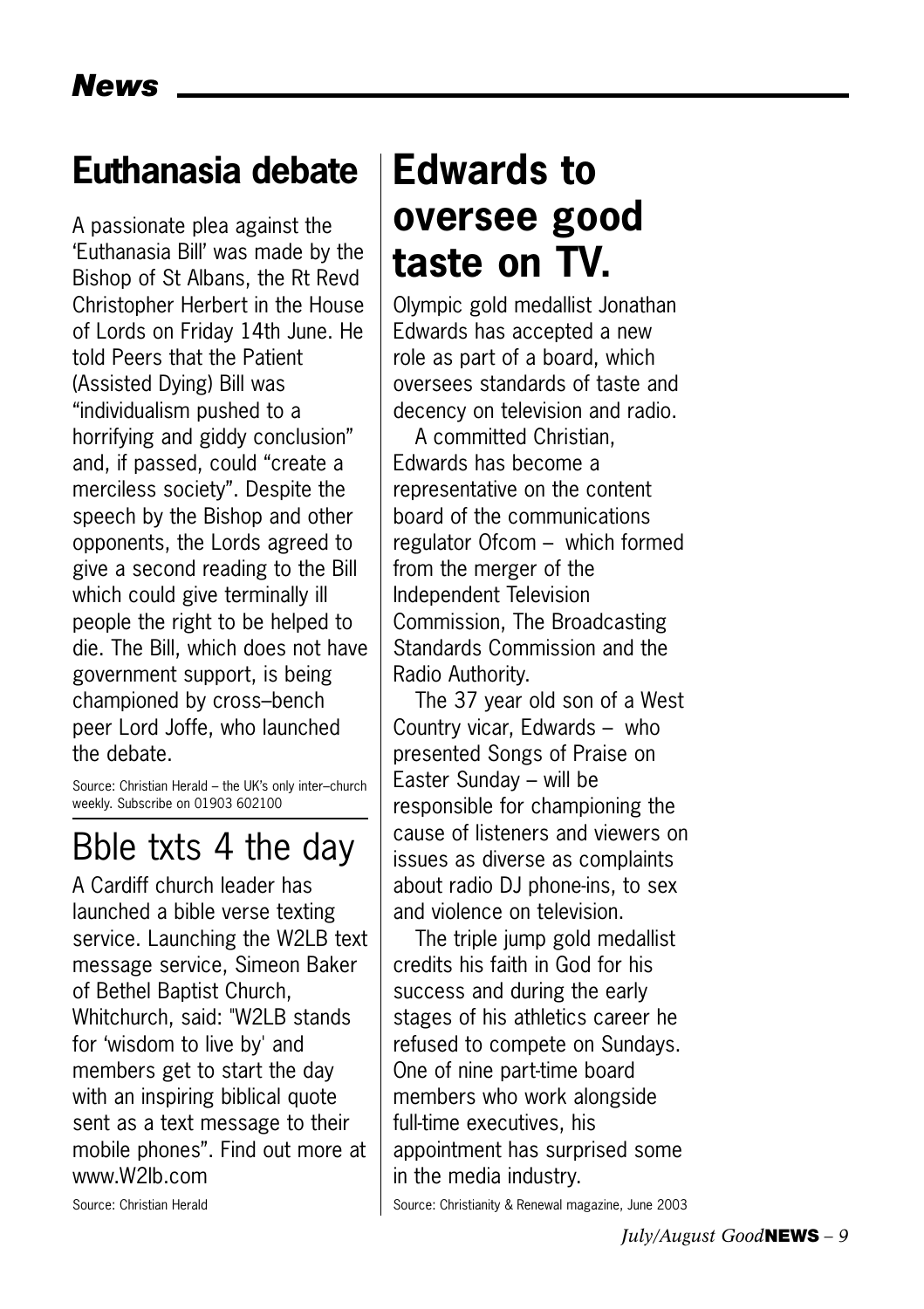#### **Bereavement**

It is with sadness that we record the loss of **Reg Campling**. Reg had been a member of Lindfield URC for many years and had served as an elder and as church treasurer. His thanksgiving service on 5th June was a tribute to him and we offer our love and sympathy to Elsie, Graham, Lyn and all of the family. *"Great is thy faithfulness Lord unto me."*

We also extend our love and sympathy to **Edna Flint** and her family and friends. Bill died on 31st May and his thanksgiving service was held on 10th June.

### **Thanks**

We are so grateful to our church family for the love and support we have received in the days before and since the passing of our beloved Reg. His long and happy life greatly enriched ours and we thank the Lord for such a devoted husband, father and grandfather. We give thanks too for the loving care he received from all the staff in Compton House during his final weeks.

*Elsie, Graham, Lyn, Noel, Jeremy and Melanie*

### **REG CAMPLING**

We remember with gratitude and affection Reg Campling. The church was filled on 5th June with those who came to give thanks for Reg and his life within the family, in the church; the Bank of England; the Worshipful Company of Pewterers; Bowls Club and U3A as well as friends he had made from a wide area.

Reg was a member of this church for over 40 years and both as an elder and the treasurer for many years. Before this he had served in Watford and Southend–on–Sea. Reg served the Church with commitment and insight.

We remember Elsie who celebrated with Reg their 70th wedding anniversary a short while ago, and pray the she will, with all the family, know God's blessing.

*Richard Tucker*

### **Thank You**

A note of thanks for the flowers and very kind thoughts that we have received from you all at the present time. Various lifts to and from hospital have been very much appreciated and we thank you very much once again for all your kind thoughts and prayers. Sincerely yours in the Lord,

*Elsie and Wally Plimmer*

### **The Fellowship**

We shall be holding our annual garden tea on Wednesday 23rd July at 3 pm at the home of Jessie Green, 15 Blackthorns. All are welcome, please come and join us for the afternoon. Should it be wet we will meet in the Church Hall. *Doreen Fowler*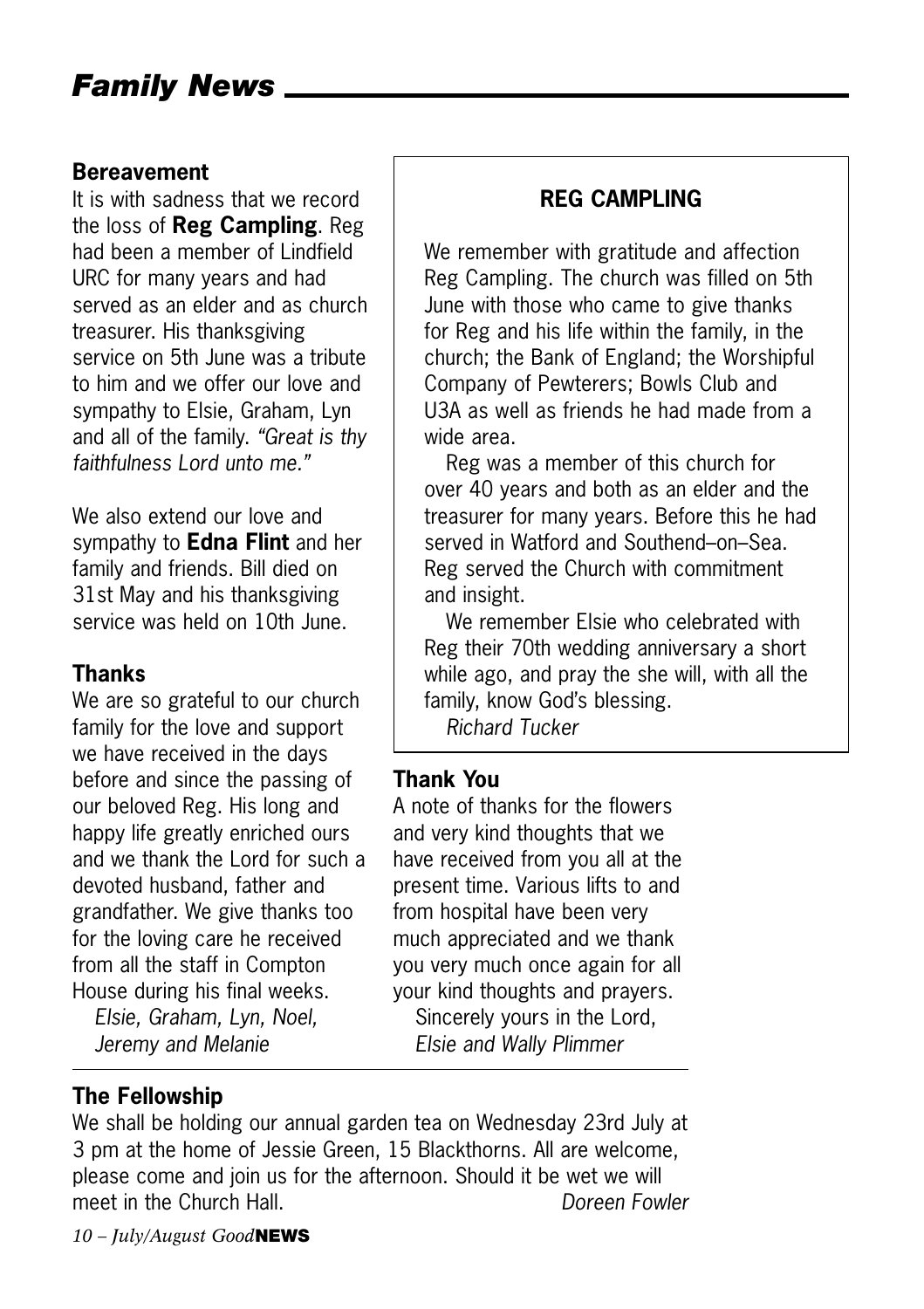# **Heat helps sell more juice**

Thank you to everyone who helped in any way with the refreshment tent on the common for Village Day. The wonderful weather resulted

in much more juice being sold than coffee, but didn't seem to diminish people's appetite for a slice of cake! Whether you baked a cake, served tea, helped set up the tent, prayed for us or cleared up



tables, we couldn't have served the village this way without you. The profit made, which will be sent to Tearfund, was £290. Thank you. *Suzy Jacques*

# **Mike retires**

**On behalf of the Pastoral Group, and, indeed, the whole fellowship, I would like to express our very sincere thanks to Mike Gardiner for all he has done as the Church's Pastoral Assistant over the past 18 months.** 

His loving care of so many people passing through bereavement, sickness and difficult times has been so much appreciated, and his regular visits to the house–bound have also been a blessing to them. I'm sure it was not by accident that the Lord brought you here to 'retire' just as we were going into a pastoral vacancy! You have been a real 'God send' in every way. Thank you so much, Mike. May God continue to bless you and Jean as you minister in an unofficial capacity, perhaps in different ways. Mike is employed until 31st July.

*Fiona Tingley*

# **Sunday Morning Singers**

It has been a privilege to sing at the Thanksgiving Services for two of our friends, Zena and Reg Campling, who were loyal and committed Christians.

Thanks to you all who were able to take part.

**Dates for your diary 20th September** afternoon Revd Peter Mackintosh's Retirement Service at Worthing. **10th December** afternoon. Royal British Legion Lindfield Ladies section. Other events including **Harvest** and **Christmas**, more about

that in due course.

Rehearsal dates have been provided but we shall not be meeting on 11th July as it is the evening prior to the Induction Service. *Peter Swann*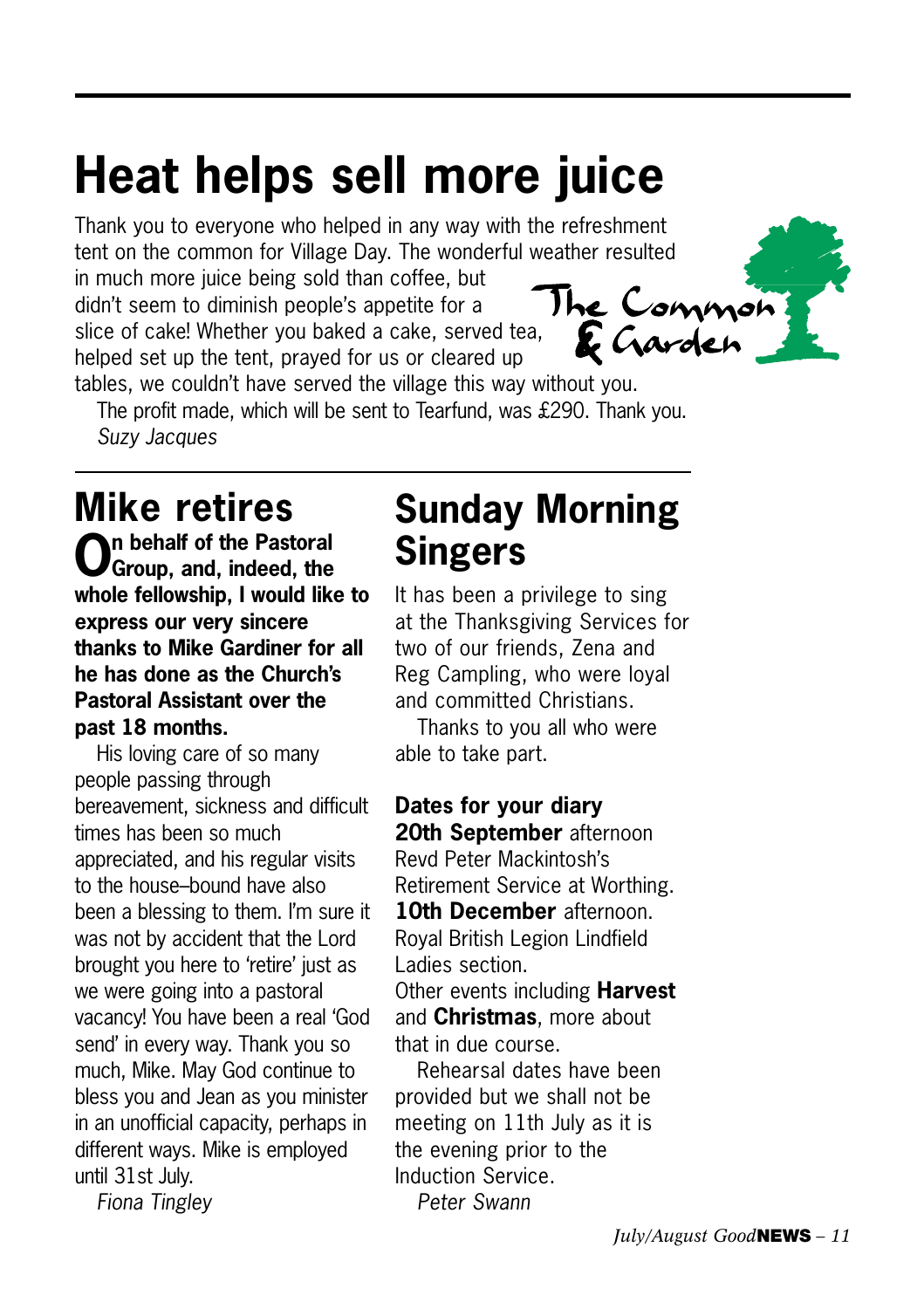### **Bramble Hill, Balcombe, RH17 6HR Contact: Mrs Leonie Wren (01444 811253)** *Balcombe United Reformed Church*

Our main services are held at 11am on the first and third Sunday of each month and the children usually go out to Sunday School during the second part of the service. Visitors are always welcome.



### **Speakers for July and August are as follows:–**

**6th July** Mike Gardiner – COMMUNION **20th July** Colin Bones **3rd August** Stuart Dew 17th August Colin Bones

### **SPRING HARVEST NEEDS YOU!**

Spring Harvest is one of Europe's largest Christian event organisers. Following a review of staffing needs, we require the following people to work behind the scenes at our Head Office in Uckfield.

#### **Volunteers Administrator (part-time)**

Assisting in the annual recruitment of over 1000 volunteer helpers for our Main Event, you will be able to demonstrate:

- excellent organisational ability
- · good keyboard skills
- a systematical approach to routine jobs
- the ability to juggle multiple tasks

Applications are welcome for work in the region of 20 hours per week, with the flexibility to work additional hours on occasions.

#### **Customer Service Advisor**

Working as part of a dedicated Customer Service Team, you will contribute to the professional service offered to our guests. We are particularly looking for:

- previous customer service or travel industry experience
- qood keyboard skills
- a professional communication manner
- an eagerness to learn new tasks

European language skills would also be an advantage. Applications are welcome for full-time work. A flexible approach to working additional hours on occasions would also be preferable.

Please email or write with full Curriculum Vitae to:



# TEARFUND SUPPER on

### Saturday 5th JULY at 7.30pm

"In House" evening with two videos. 'Bright Sparks' about education in Ethiopia and another video concerning the disaster looming in Ethiopia and Eritrea due to drought and famine.

Tickets available from John Barling, Ron Goodenough, Trudy Biersteker, Iris and Bill Green.

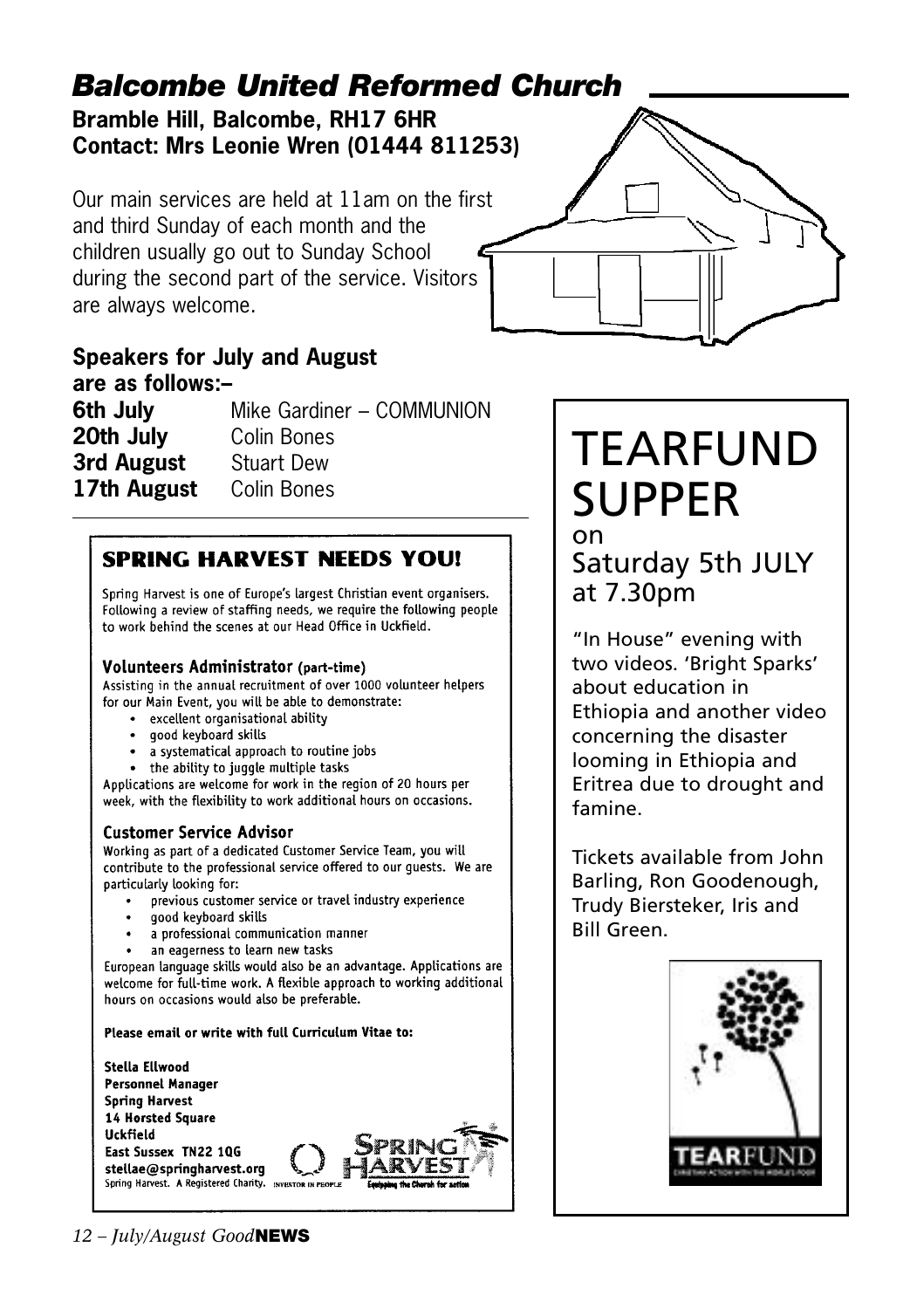# Be safe in the sun

**Now that summer is here it is important to remember to stay safe in the sun! Hopefully these 'hot' tips will remind you how to look after yourself and your family...**

1. Avoid strong sunlight (between  $11$ am – 3pm)



3. Cover up with loose clothing, protect your head with a hat and don't forget those sunglasses!



4. Don't forget your sun cream (at least Factor  $15$ ) – put it on well before you go out and remember to take it with you for regular top–ups



2. Keep babies out of the sun completely and apply sun cream to children over 6 months of age



5. Find shady, cool places when playing, walking, gardening or just reading. If your shadow is shorter than you are, then you're likely to burn!

# Some facts ....

- 90% of all skins cancers can be attributed to the sun.
- Regardless of your skin's complexion, everyone is at risk to get skin cancer.
- It can take less than 10 minutes for a child's skin to burn.
- Even on a cloudy day, 80 percent of the sun's ultraviolet rays pass through the clouds.
- There is no safe way to tan. A suntan is the skin's response to an injury.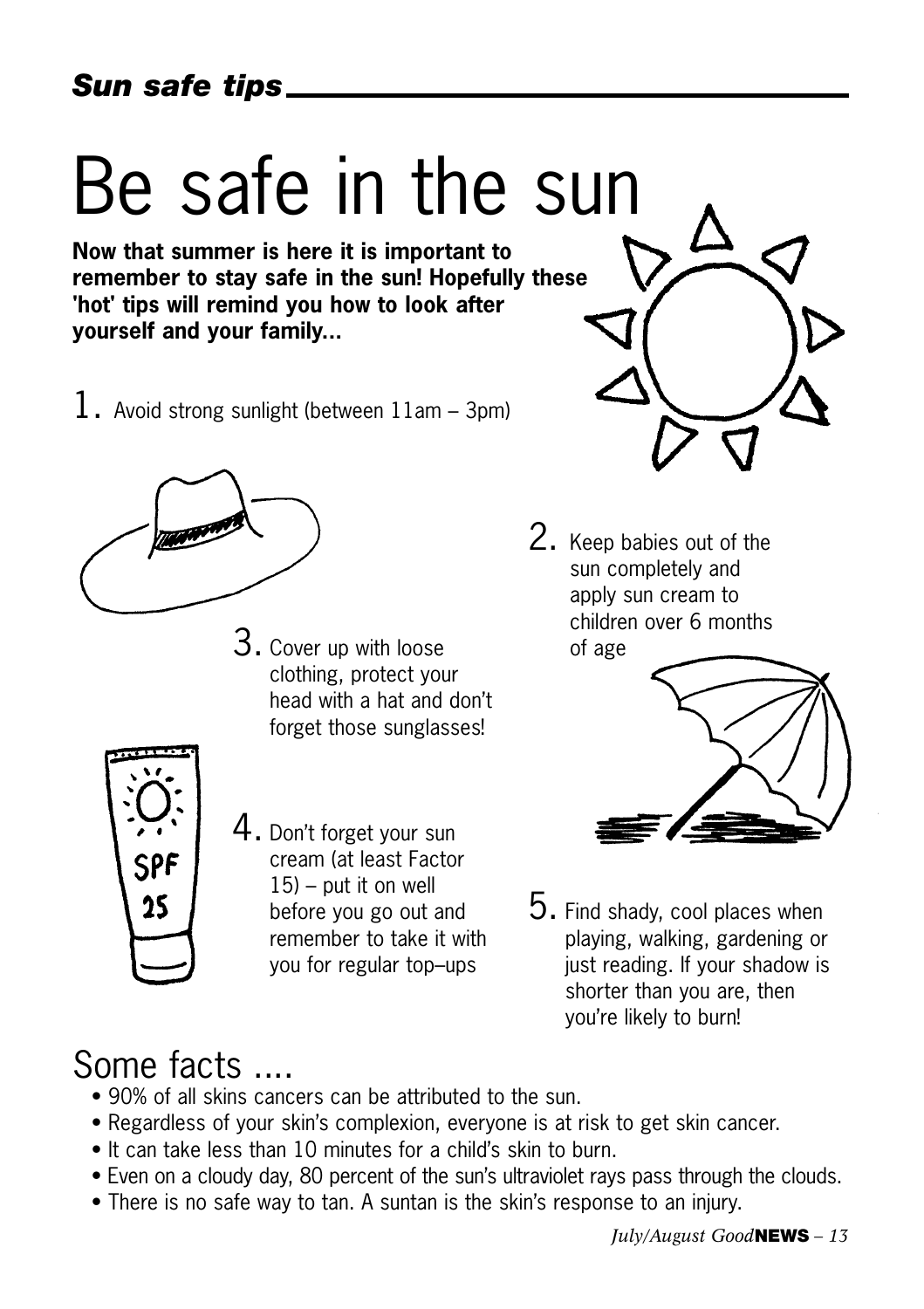## *July / August diary*

NB – During this holiday period the worship leader may not be as stated but the musicians of the relative worship group should be

| 3rd<br>Thursday        |                                  | House Groups                                                                                                              | ()th<br>Sunday       |                                                  | 9.30am Richard Walters                                                                                  |
|------------------------|----------------------------------|---------------------------------------------------------------------------------------------------------------------------|----------------------|--------------------------------------------------|---------------------------------------------------------------------------------------------------------|
| 5th<br>Saturday<br>6th | 7.30pm                           | <b>Tearfund Supper</b>                                                                                                    |                      |                                                  | & Colin Bones<br>FAIR TRADE STALL TODAY<br>11.0am Mike Gardiner<br>6.30pm David Nibloe &<br>Colin Bones |
| <b>Sunday</b>          |                                  | <b>9.30am</b> Richard Walters<br>& Ron Goodenough<br>11.0am Ron Goodenough<br>6.30pm Barry Piper                          | 22nd<br>Tuesday      | 7.45pm                                           | Ladies 'In Touch'                                                                                       |
| 9th<br>Wednesday       |                                  | 12.30pm Lunch Fellowship                                                                                                  | 23rd<br>Wednesday    | 3.0 <sub>pm</sub><br>7.45pm                      | The Fellowship<br>Elders' Meeting                                                                       |
| 11th<br>Friday         |                                  | 12.30pm Lunch Fellowship                                                                                                  | 24th<br>Thursday     | 8.0pm                                            | Monthly Prayer<br>Meeting                                                                               |
| 12th<br>Saturday       | 5.0 <sub>pm</sub>                | Induction of<br>Colin Bones                                                                                               | /th<br><b>Sunday</b> |                                                  | 9.30am Richard Walters<br>& Colin Bones                                                                 |
| 3th<br><b>Sunday</b>   |                                  | <b>9.30am</b> Richard Walters<br>& Colin Bones<br>11.0am Colin Bones<br>6.30pm Communion<br>David Nibloe &<br>Colin Bones | August               |                                                  | 11.0am Communion<br><b>Colin Bones</b><br>6.30pm David Nibloe &<br><b>Colin Bones</b>                   |
| 16th<br>Wednesday      | 1.15 <sub>pm</sub><br>Clair Hall | 'Christianity<br>made clear' - Free talk at                                                                               | 3rd<br><b>Sunday</b> |                                                  | 9.30am David Nibloe &<br>Colin Bones<br>11.0am Colin Bones                                              |
| 17th<br>Thursday       | 8.0pm                            | Church<br>members'<br>Meeting                                                                                             |                      | 7.45pm<br>Bath' performed on<br>Lindfield Common | 6.30pm Colin Bones<br>'The wife of                                                                      |
|                        |                                  |                                                                                                                           |                      |                                                  |                                                                                                         |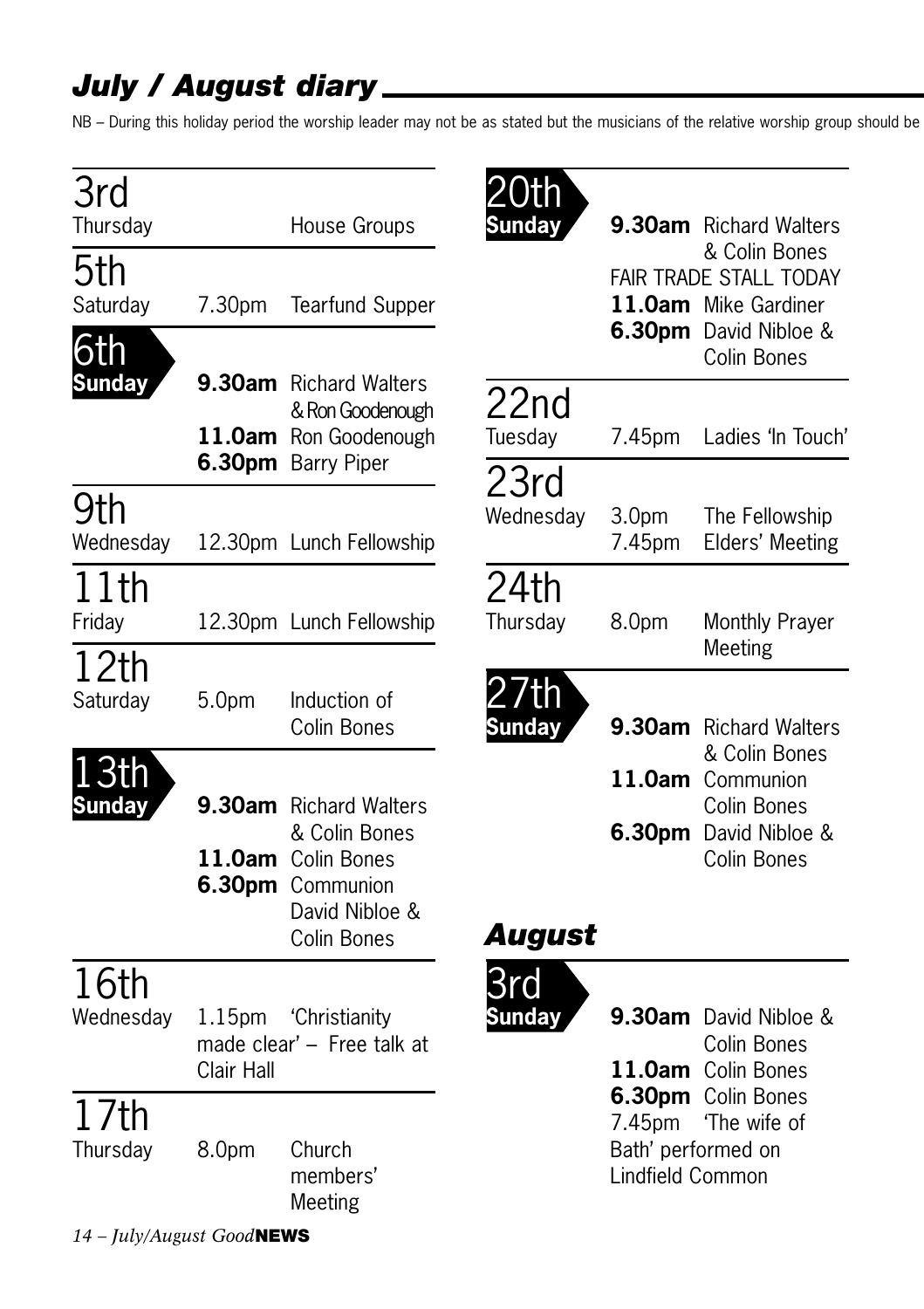nvolved.

| <b>undav</b> | 9.30am           | David Nibloe &<br>Colin Bones               |
|--------------|------------------|---------------------------------------------|
|              | 11.0am           | Colin Bones                                 |
|              | 6.30pm           | Communion                                   |
|              |                  | <b>Richard Walters</b>                      |
|              |                  | & Colin Bones                               |
| /th          |                  |                                             |
|              | 9.30am           | David Nibloe &<br>Colin Bones               |
|              |                  | <b>FAIR TRADE STALL TODAY</b>               |
|              | 11.0am           | <b>David Walters</b>                        |
|              | 12noon           | Copy Date for                               |
|              |                  | Sept. GoodNEWS                              |
|              | 6.30pm           | <b>Richard Walters</b><br>& Colin Bones     |
|              |                  |                                             |
|              |                  |                                             |
| <b>Inday</b> | 9.30am           | David Nibloe &                              |
|              | 11.0am           | Ron Goodenough<br>Communion                 |
|              |                  | Ron Goodenough                              |
|              | 6.30pm           | <b>Richard Walters</b>                      |
|              |                  | & Brian Stone                               |
| 26th         |                  |                                             |
| Tuesday      | time tbc         | Ladies 'In Touch'                           |
|              |                  |                                             |
| 28th         |                  |                                             |
| Thursday     | 8.0pm            | Monthly Prayer<br>Meeting                   |
|              |                  |                                             |
|              |                  |                                             |
| unday        | 9.30am           | David Nibloe &                              |
|              |                  | <b>Stuart Dew</b>                           |
|              | 11.0am<br>6.30pm | <b>Stuart Dew</b><br><b>Richard Walters</b> |
|              |                  | & Derek Heath                               |
|              |                  |                                             |

# Sunday services explained...

The **9.30am service** is an opportunity for all age groups to join in a relaxed informal time. There is a crèche, and after about 20 minutes children and young people up to age 14 go out to their own groups on most Sundays.

**Coffee** is normally served between the morning services and after the evening one.

The **11.00am service** is usually more set and formal.

At **6.30pm** it is sometimes a celebration, sometimes a quieter ministry time and sometimes an open communion service or something quite different!

**Personal prayer** is available after every service. Prayer requests and brief statements of praise for answered prayer can be put in the red book on the concourse table. We can also offer personal prayer ministry at home or in hospital.

### We **do not take up an offering** during the services, but all those

wishing to give are invited to place a gift in one of the bowls at the doors before or after the service. Thank you.

Cassette **recordings of services** can be borrowed free from the church.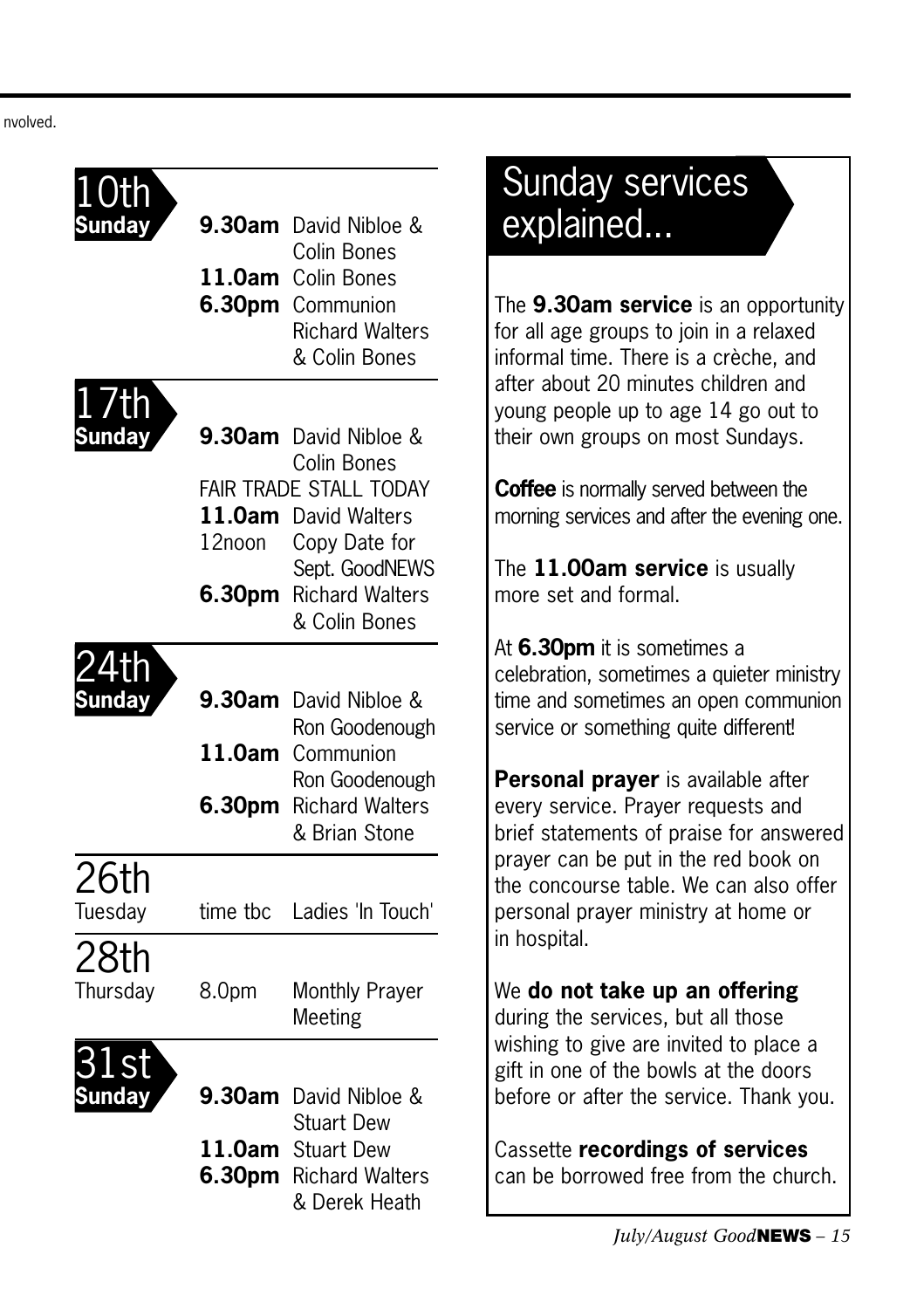### *John 10v 1-21*

The truth, the man who does not enter the<br>I'll you the truth, the man who does not enter way sheep pen by the gate, but climbs in by some other way, is a thief <sup>1</sup>/<sup>1</sup>] tell you the truth, the man who since other way, the shepherd of his shepper by the gate, but climbs in by some difference is the shepper of his shepper  $\frac{2}{\pi}$ . The man who enters by the gate is the shepp lis  $\frac{1}{1}$  tell you are gate, but climbs  $\frac{1}{1}$  by the gate is the sheep listen to heep pen by the gate for him, and the sheep listen to and a robber. The man who enters by the gate for him, and the sheep listen out.  $\$ heep per by 2.<br>
In a robber. <sup>2</sup>The man who ences the gate for him, and the per out. 4Wh<br>
sheep. <sup>3</sup>The watchman opens the gate for him, and his<br>
sheep. <sup>3</sup>The calls his own sheep by name and leads them, and his<br>
his voice When he has brought out all his own, he goes on ahead of them, and his sheep follow him because they know his voice. <sup>5</sup>But they will never<br>sheep follow him because they know his voice. <sup>5</sup>But they will never<br>follow a stranger; in fact, they will run away from him because they<br>follow a strang is voice. He can out all his own, he good.<br>He has brought out all his own, he good his voice. But they will research is<br>sheep follow him because they will run away from him because they do<br>follow a stranger's voice." be w not recognise a stranger's voice." Slesus used this figure of speech, but a strailer, manger's voice.<br>
Yout recognise a stranger's voice.<br>
but they did not understand what he was telling them. I am the gate for<br>
I am the gate; whoever enters<br>
Therefore Jesus said again, "I tell you the truth of recognise<br>they did not understand what "I tell you the trull", I am robbers,<br>Therefore Jesus said again, "I tell you the were thieves and robbers,<br>the sheep. <sup>8</sup>All who ever came before me were thieves whoever enters<br>th the sheep did not listen to them. 9 am the gate; whoever enters but the sheep did not listen to them. 9 am the gate; whoever enters through me will be saved. He will come in and go out, and find pasture.<br>
through me will be saved. He will come in and go out, and find pasture.<br>
10The thief comes only to steal and kill and destroy; I have come that<br>
they Implement the vill be pursuaded and kill and destroy; I have come that they may have it to the good shepherd lays down his life for the sheep. 12The hired hand is not the shepherd who owns the sheep. So when he sees the wolf coming, he abandons the sheep and runs away. Then the wolf attacks the flock and scatters it. 13The man runs away. Then the wolf attacks the flock and scatters it. away because he is a hired hand and cares nothing for the sheep. 14"I am the good shepherd; I know my sheep and my sheep know me  $-$  15 just as the Father knows me and I know the Father – and I lay down my life for the sheep. 16I have other sheep that are not of this sheep pen. I must bring them also. They too will listen to my voice, and there pen. I must bring them also. They too beth I must print and one shepherd. 17The reason my Father loves me is shall be one flock and one shepherd. that I lay down my life – only to take it up again. <sup>18</sup>No one takes it from me, but I lay it down of my own accord. I have authority to lay it down me, but I lay it down of my own accord. I have and authority to take it up again. This command I received from my<br>Father." First state it up again. This command I received from my<br>Father." First state the Jews were again divided. 20 Many of them s "He is demon-possessed and raving mad. Why listen to him?"  $19$ At these words the Jews were again divided. <sup>20</sup>Many of them said, "He is demonstration and rading made. Why listen to him?" 21But others said, "These are not the sayings of a man possessed by a demon. Can a demon open the eyes of the blind?"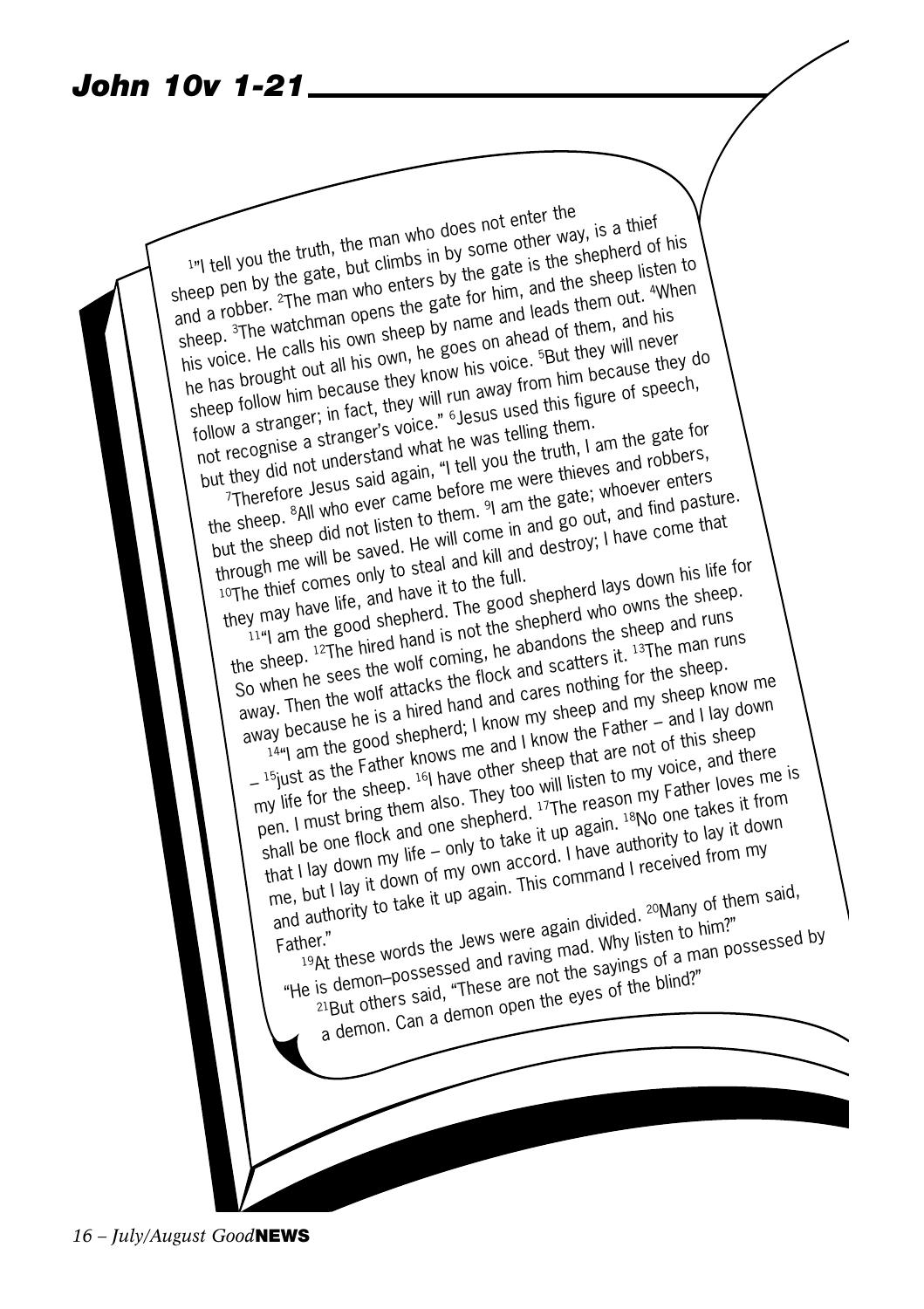# The parable of the shepherd

### **The setting of this much–loved teaching would have been familiar to Jesus' original listeners.**

In the Middle East, sheep were kept overnight in an open enclosure, sometimes housing several flocks. The shepherds would keep watch overnight (remember the Christmas carol?), acting as a gate to keep the sheep in and the wolves and thieves out. In the morning, each would call his own sheep and they would follow him out to pasture. Because of the danger of predators, the shepherd would remain close to his flock. So the picture of recognising Jesus' voice and following him is a very reassuring one, especially as there were spiritual predators – John did not divide his story into chapters, and the warnings against false shepherds follow directly Jesus' confrontation with his bitter opponents.

But there is a deeper significance to Jesus teaching, ready for anyone with the time to do some homework. Read through the short Psalm 137 and try to enter into the anguish of the Jews who were prisoners of war in Babylon some 600 years before Jesus' ministry, then look at Ezekiel 34v11–13 for God's wonderful promise (given in Babylon) to be a shepherd to his people. Jesus' Jewish hearers

would have heard Jesus' teaching against the background of the Old Testament: "I am the Good Shepherd" – yes, the one promised all those years ago by Ezekiel when we were in the depths of despair! Very significantly, by saying "I am..." Jesus is taking the astonishing step of identifying himself with God, and one of John's aims is to highlight sayings like this. There are in fact seven "I am" sayings of Jesus in John's Gospel. See if you can find them all! (two are in this passage) Not surprisingly, Jesus' astounding claims for himself provoked opposite reactions – see verses 19–21. It's the same today. As C.S Lewis pointed out, Christianity is either false, and therefore of no importance, or true, and of infinite importance; the one thing it cannot be is moderately important. And it's clear from John's Gospel that all hinges on whether Jesus really is who he said he was.

The secret is listening to Jesus' voice (v16) – the voice that still speaks to us through the pages of this wonderful Gospel of John. Then the decision is yours: dismiss him... or recognise him as the Good Shepherd who laid down his life for you, the gateway for you to enter and find pasture – and to live life to the full! *Mike Gardiner*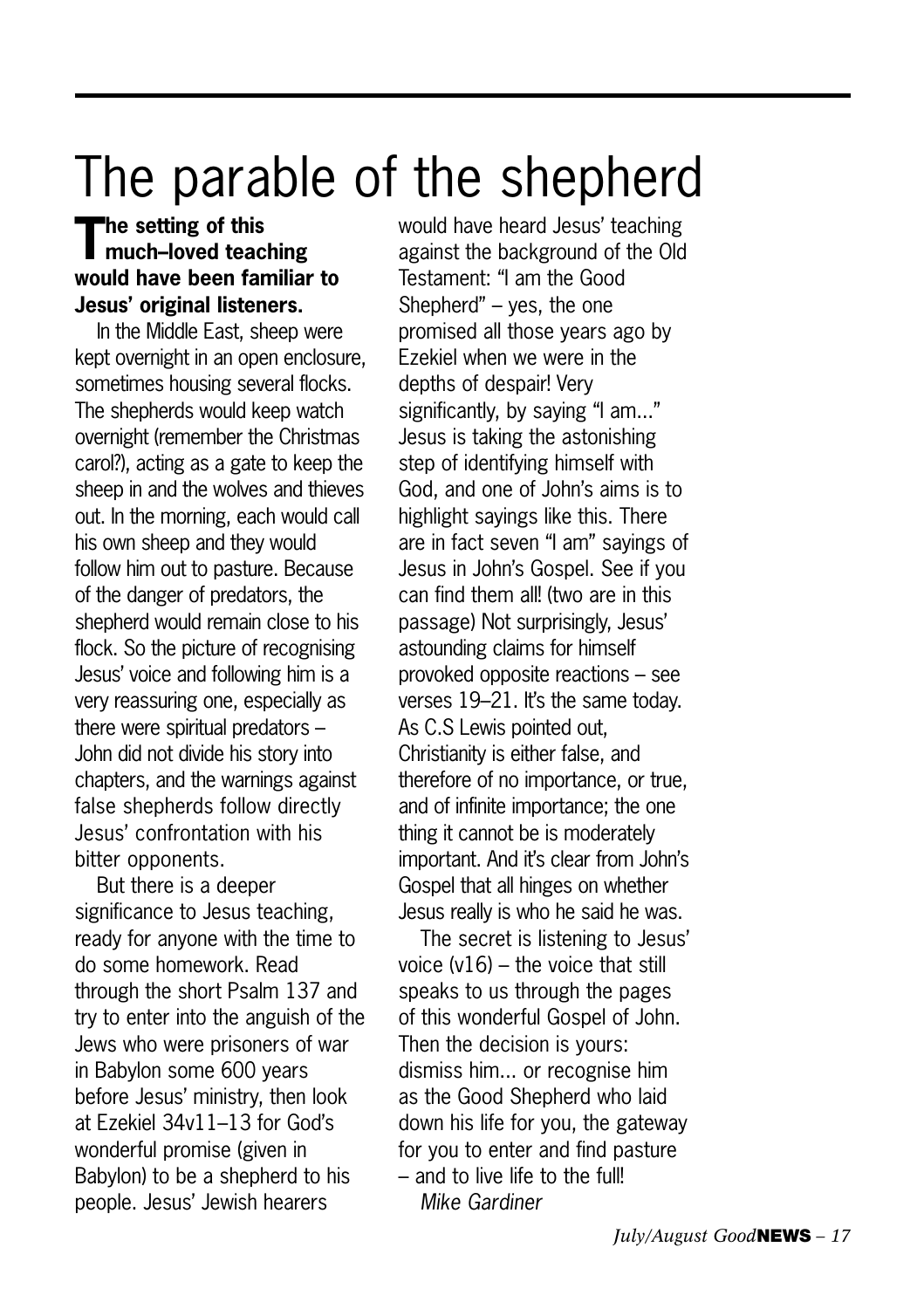# Interserve

## **During July and August we shall be featuring the work of Interserve, a Christian missions organisation dedicated to serving the peoples of Asia and the Arab world.**

On 6th July during our Sunday morning services, Interserve representative Christine Hunt will be telling us about its work today. Do come along and hear Christine. Further information will be available through the display on the missions board in the church concourse, or why not visit the website at

www.interserveonline.org.uk . Anyone wishing to support the work financially may use one of the special missions envelopes available



on the table by the display and placing it in the weekly offering.

Interserve's Dave Taylor, a former member of All Saints Parish Church in Lindfield, tells the story of Sarah, to inspire other would be 21st century "missionaries".

"As a committed Christian in her teenage years, Sarah had a desire to work with marginalised people overseas. In some small way, Sarah wanted to serve other people before taking up her place at university. So she did some research, applied to Interserve, and was accepted onto their short term programme, On Track, seconded to Oasis India."

Sarah takes up the story.

"It was October when I flew out on my own and met up with a team of others, from different countries. I went to Mumbai (formerly Bombay) with no fears, as I knew God was taking me down a new and exciting path. I admit I did feel a little apprehensive, but my excitement far exceeded that."

In Mumbai, Sarah became a member of a small team helping with a church youth group, and also had the opportunity to be involved with Oasis' ministry to the urban poor.

"I helped at Jacob's Well, a tailoring company set up to offer vocational training and employment to women, old and young, from the slums around the city" she recalls. "The women who worked there were a testimony themselves. I will never forget how they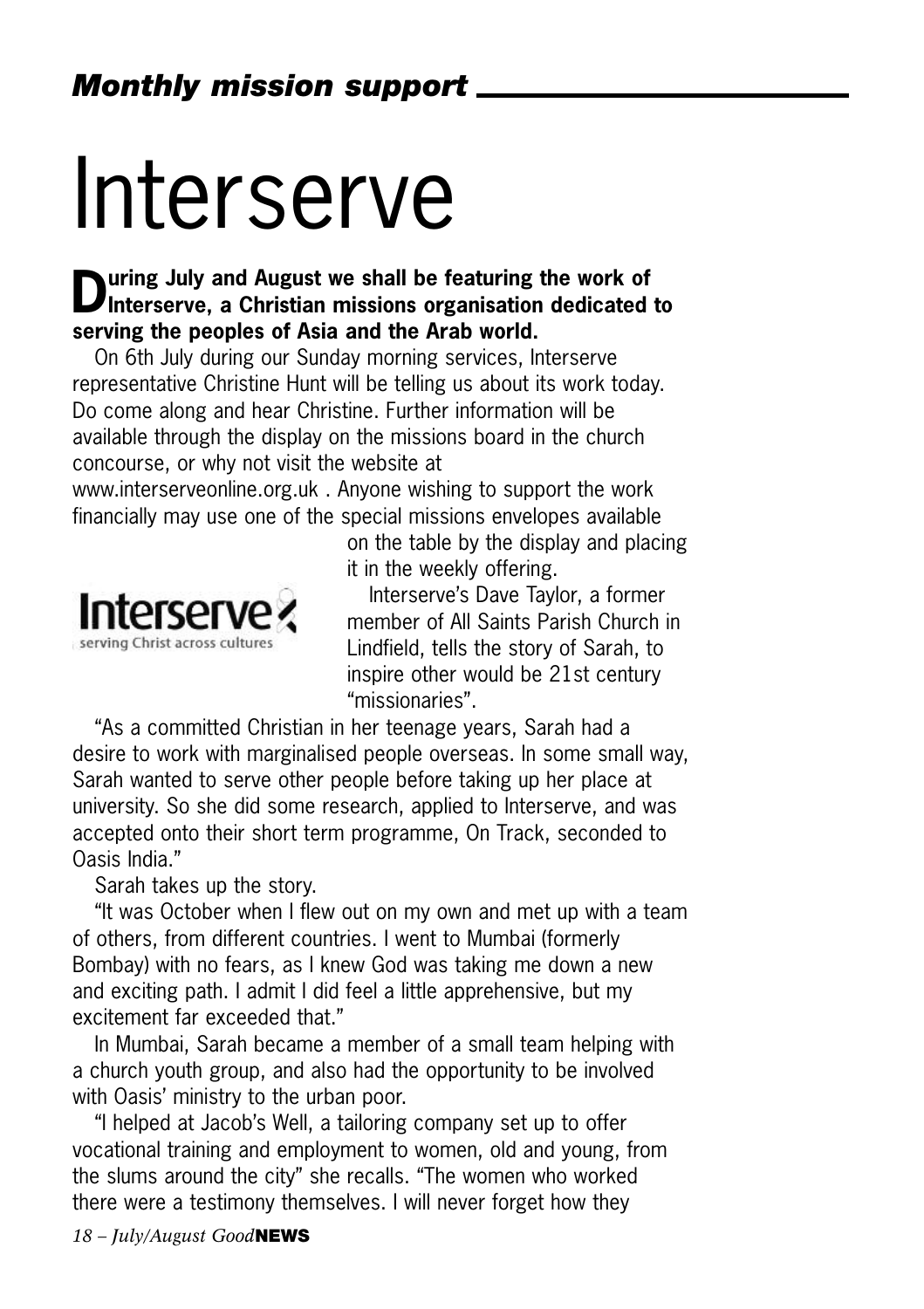

thanked and praised God before they started work in the mornings."

So, what made a young woman leave the relative comforts of

Dorset, to work with slum dwellers in an Indian metropolis? Sarah explains:

"Yes, Mumbai is a hot, smelly, busy and poverty–stricken city. Somehow, though, I knew that God wanted me there for my gap year. So, I had to trust Him. It wasn't easy all of the time. There were ups and downs, times when I wanted to jump on the next plane home. Situations in which I messed up.

"But I can honestly say that my faith in God grew so much as a result of serving Him and the people of Mumbai. My relationship with the Lord is now far deeper and closer than I ever realised it could be."

An experience to be recommended? Sarah's reply is emphatic.

"Going to Mumbai was an experience I will never forget. It was a challenge. I came closer to God and I met people who gave me a greater understanding of what He is like and what I am like. The people out there supported me in a way I never expected and my church and friends back home were a great encouragement to me. It was brilliant."



opportunity to hear Interserve's Christine Hunt at our morning services.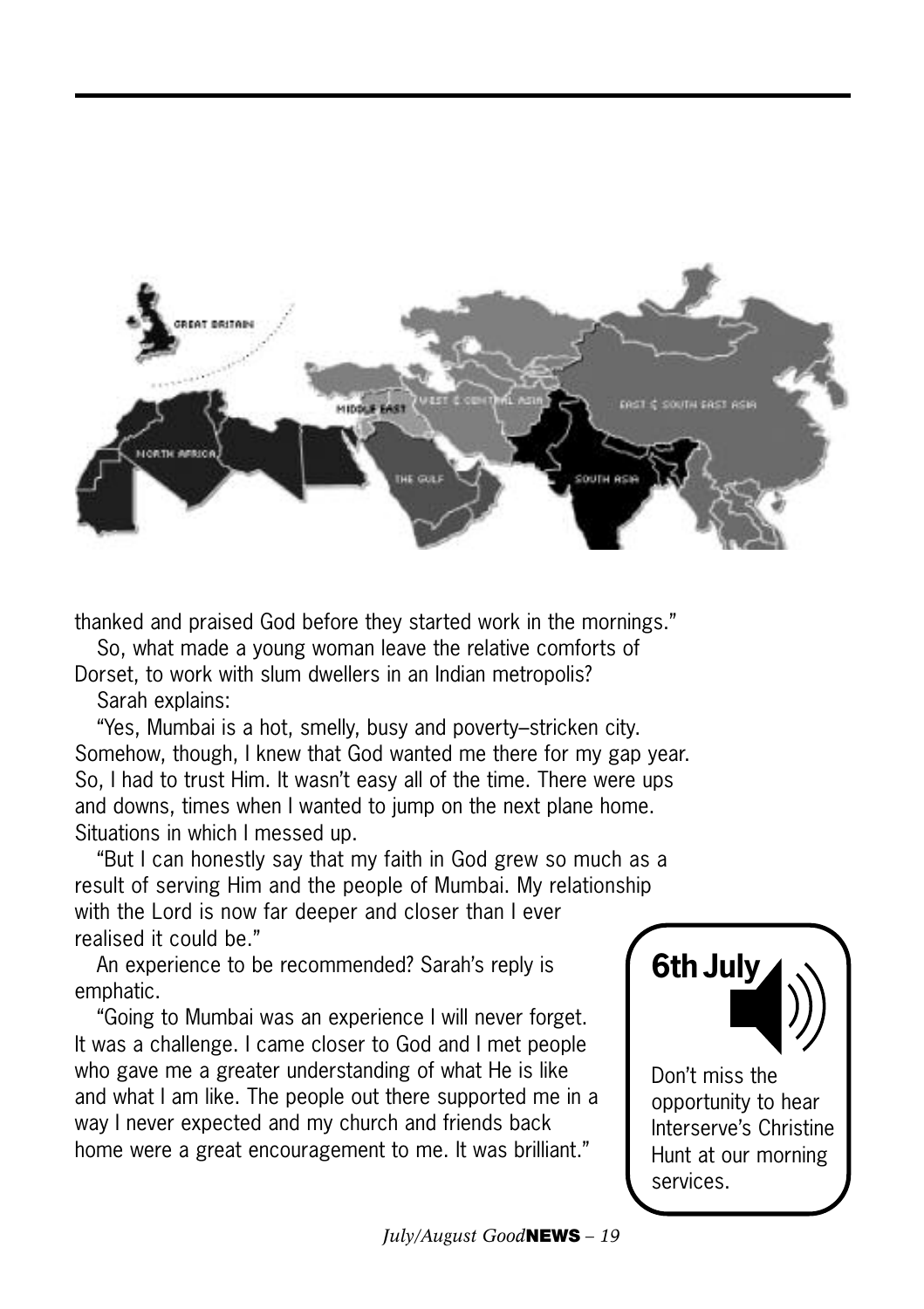## *Twenty more questions*

GoodNEWS takes a probing glimpse into the minds of those who come to the church! Twenty Questions gives you a chance to guess the interviewee and learn a bit more about them too! This month's guest is revealed on the foot of Page 27.

- **1. What is your best memory from your school days?** Leaving.
- **2. Favourite TV programme?** Coronation Street.
- **3. If 'Changing Rooms' were to visit your home, which room would you ask them to redecorate?** Kitchen.
- **4. Banoffee Pie, Apple Crumble or Fruit Salad?** Banoffee Pie.
- **5. Which service do you frequent most often?** 9.30.
- **6. Have you been trained in a specific line of work, if so what?** Teaching.
- **7. What one person do you think has most influenced your desire to follow Christ?** Reverend Norman Wright, Romford 1958.
- **8. Who would you most want to have a 'one-to-one' conversation with (past or present)?** Mary Wollstonecraft.
- **9. Do you qualify for a free Bus Pass?** Not quite!
- **10. Shoe size?** 5.
- **11. Create a new law:** Equal rights to actually mean equal rights.
- **12. Mug or cup & saucer?** Mug.
- **13. Do you have a personal email account?** No.
- **14. What is the best strength of the Christian church?** All are welcome.
- **15. Describe the 'Christian life' in no more than three words.** Not always easy.
- **16. Most romantic moment?** Yet to come!
- **17. Best moment of fame?** First angel in a nativity play when I was 5.
- **18. Give one piece of wisdom to the next generation.** Make the most of now.
- **19. What is the greatest difference between your life now and before you became a Christian?**

I'm not so quick to judge others.

**20. Glasses, contact lenses or none?** Glasses.

Go on, take the 20 Questions challenge<br>at www.lindfieldurc.org.uk **Go on, take the 20 Questions challenge at www.lindfieldurc.org.uk**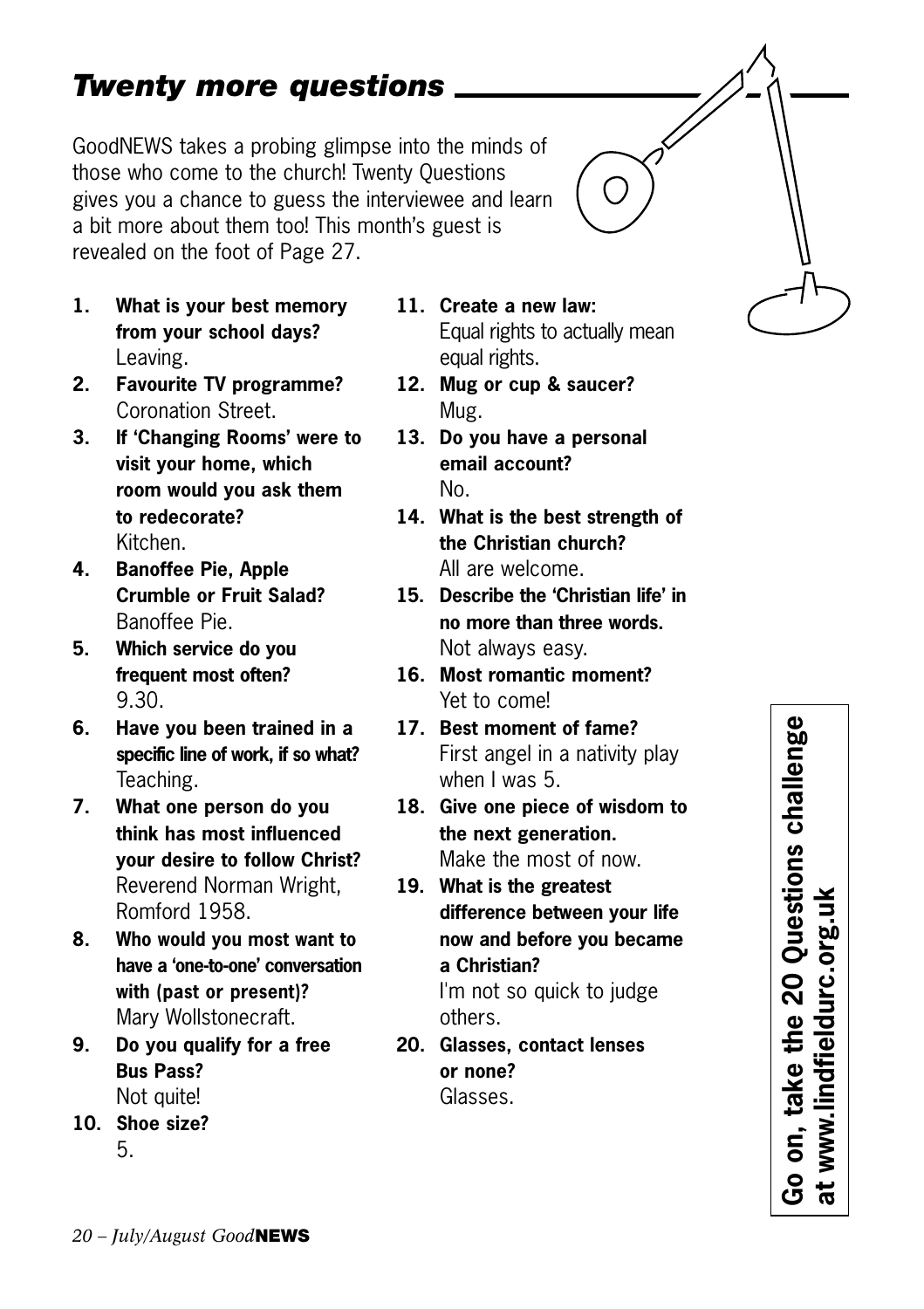### *My world*

Missionary tales by Nikki Taylor

### **Mercy Ships Freetown, Sierra Leone**

Summer in England is a lovely thing... I arrived back after a long journey from Freetown, Sierra Leone to London Gatwick. Mum and Dad were there to meet me as Dad had come in from Dubai the day before – always nice to be met by people you love! I spent the first few days at home sleeping. I am always so exhausted when I get back from Sierra Leone as I push myself to get all the million and one things done that I need to do before I leave and I get very little sleep.

taylorn@ mercyships.org

Shopping is so difficult too. Groceries and the choice available bewilders me and I often come back with an empty basket and try again the following day. I think the hardest thing is noticing the change in our national character. People seem so materialistic here – need to have the matching Gucci shoes and handbag – and so angry, swearing at people and cutting people up on the roads for simple mistakes. The sarcasm seems to have grown to be a national pastime.

So after 48 hrs of sleep and eating I was dragged out of bed at 3.00am to drive up to Oban in Scotland to cross over to Iona for a week of holiday/retreat with various members of the four parishes of our church and the Methodist minister and her daughter. We certainly had plenty of Clergy. It was lovely. The sea was that fabulous tropical turquoise that I have become accustomed to, normally it makes me want to rip off my clothes and dive in. Iona was a bit chilly for that. After a tentative paddling of the toes I kept well under wraps. We did the pilgrimage around the island and had daily services in the Bishop's house where we were staying. It was a good time to relax and eat well and get my spiritual dominoes in order.

I am not sure what God has next for me so life is a little uncertain at the moment. I am taking a break and having a think. I am finishing up work for Mercy Ships writing a few reports and proposals and answering daily emails (Where is the...? What do I do with the...? I cant print what do I do? etc) So I shall be officially finished with Mercy Ships in August.

I hope to do a little touring and am awaiting an invitation from my friends at Lindfield when they are ready to hear the last installment of my Sierra Leone experience.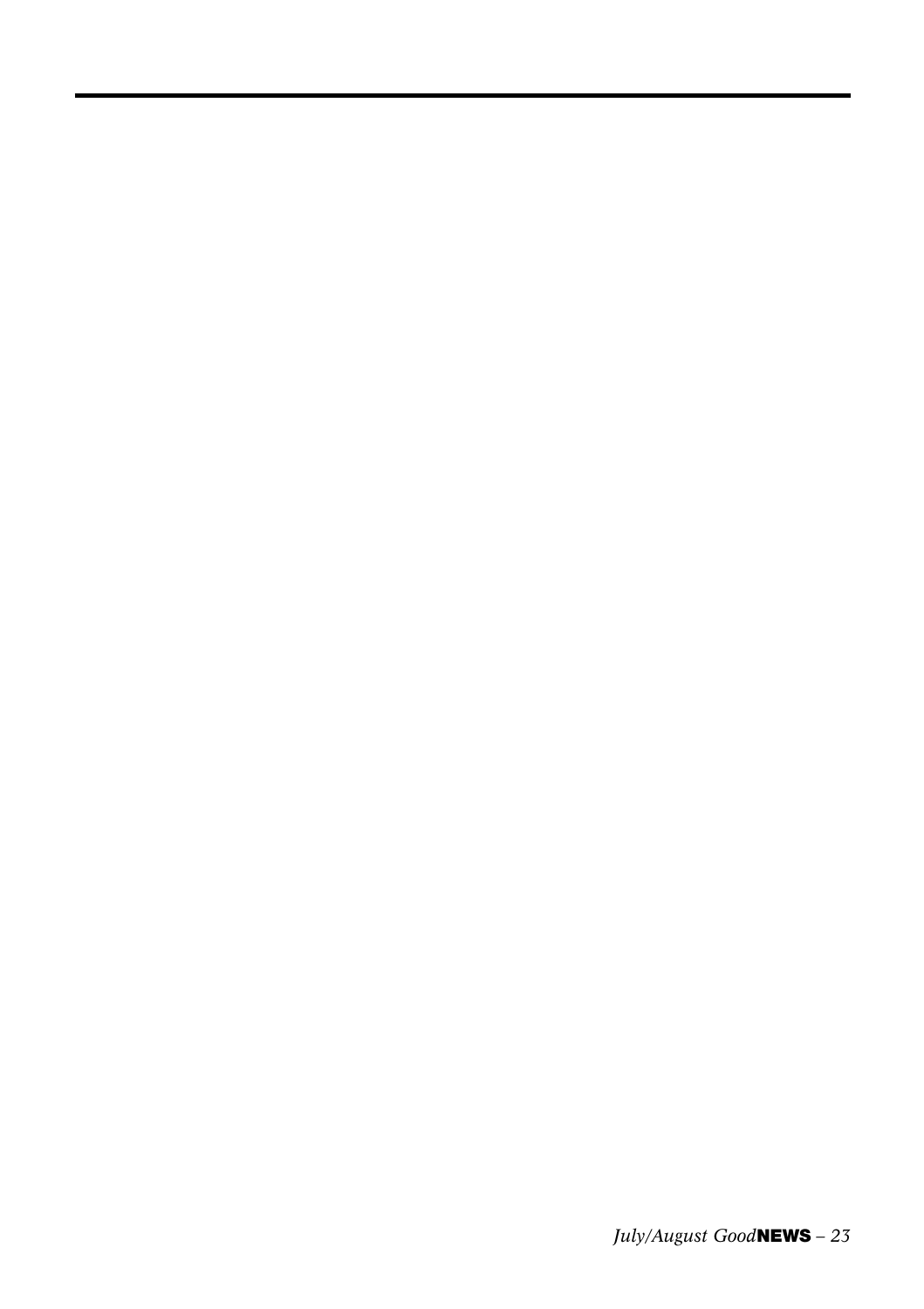# More 'goings on' on the pond

**Since we last reported the arrival of a young mute swan on Lindfield's pond earlier in the year (March GoodNEWS), excited pond watchers have seen a second, slightly older, swan come and go, a hopeful heron stage an occasional vigil on one of the islands and a pair of Branta Canadensis (Canada geese to the rest of us) set up home.**

All passing eyes were on the island nesting site until in late May when four (or was it five?) fluffy, yellowish brown goslings emerged on their maiden cruise around the pond, chaperoned by their proud parents. It appears that only three youngsters have survived as we go to press, but they certainly look healthy and are growing by the day. They should be able to fly after about nine weeks but then usually remain as a family until the spring.

These large North American birds with their characteristic black head and neck and white chin patch were first introduced to Britain in 1665 as an addition to the waterfowl collection of King Charles II at St. James' Park. Others followed as decorative birds for parkland

lakes. Numbers remained low until the 1950s when they started to increase significantly,

and by 1976 there were an estimated 19,000 in the UK. The 1991 census recorded 63,581 Canada geese. However, evidence suggests that the population in urban areas is now levelling out due to competition for nesting sites.

If you're down in the village listen out for the occasional trumpet–like honking call of the adult geese. The goslings may look cute and cuddly, but don't get too close – mum and dad will never be very far away!

*John Barling*

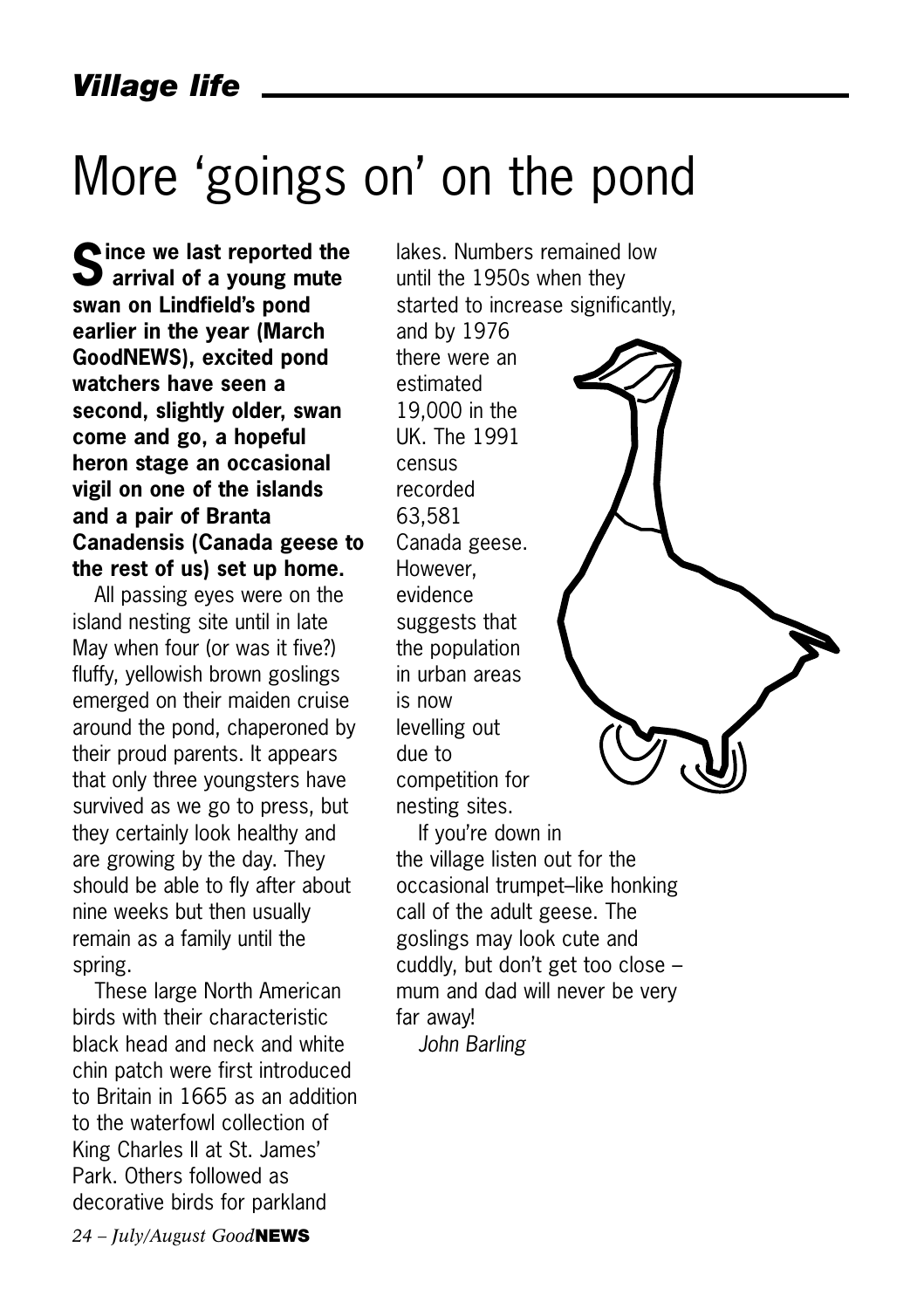### *The back pages*

#### *Dear Friends*

I expect most of you will probably know by now that I retired from our Boys' Brigade Company at the end of 2002 after 30 years service. We had our ups and downs as any organisation would, but I can honestly say that I enjoyed it all. It was a great experience and I have some very fond memories. I feel sure that God spoke to me about joining back in 1972 and I know He was with me throughout my time in the Company especially the last 17 years when I was captain. Paddy Lay (our founding captain) was a great inspiration and gave me so much help. When I wasn't sure about taking over the captaincy in 1986, he had confidence in me that I would be alright.

Of course my thanks go to all the other officers, helpers and 'others' who gave their time, without whom there would not have been a Company. My thanks also go to all our friends in the church who over the years have given so much practical and prayer support. (We've had some great jumbles!)

The Boys' Brigades objective is THE ADVANCEMENT OF CHRIST'S KINGDOM AMONG BOYS, and the biggest thrill of working in the Company has been to see so many of our boys finding Jesus Christ to be their friend and saviour.

Thanks once again for your help and support and I pray that you will continue to give that support, not only in prayer but by attending the BB functions that are run at church. Please pray for the ongoing work in the Company and for those running it, especially Geoffrey Cocksedge, as he heads up the team. Please pray also that more boys will want to find Jesus as their friend and saviour.

I still help with Boys' Brigade in our Battalion as a Vice President, so I keep in touch.

My last thanks go to Alison who has done so much to help and support me. We even moved our wedding date in 1978 so that Paddy and I could fit in a BB camp!

With love, *Terry Ward*

# **HYMNS FOR ALL OF US...**

The Dentist's Hymn: Crown Him with Many Crowns

Weatherman's Hymn: There Shall Be Showers of **Blessings** 

Contractor's Hymn: The Church's One Foundation

The Tailor's Hymn: Holy, Holy, Holy

The Golfer's Hymn: There's a Green Hill Far Away

The Politician's Hymn: Standing on the Promises

Optometrist's Hymn: Open My Eyes That I Might See

The Tax Inspector's Hymn: I Surrender All

The Gossip's Hymn: Pass It On

The Electrician's Hymn: Send The Light

The Shopper's Hymn: Sweet Bye and Bye

The Massage Therapists Hymn: He Touched Me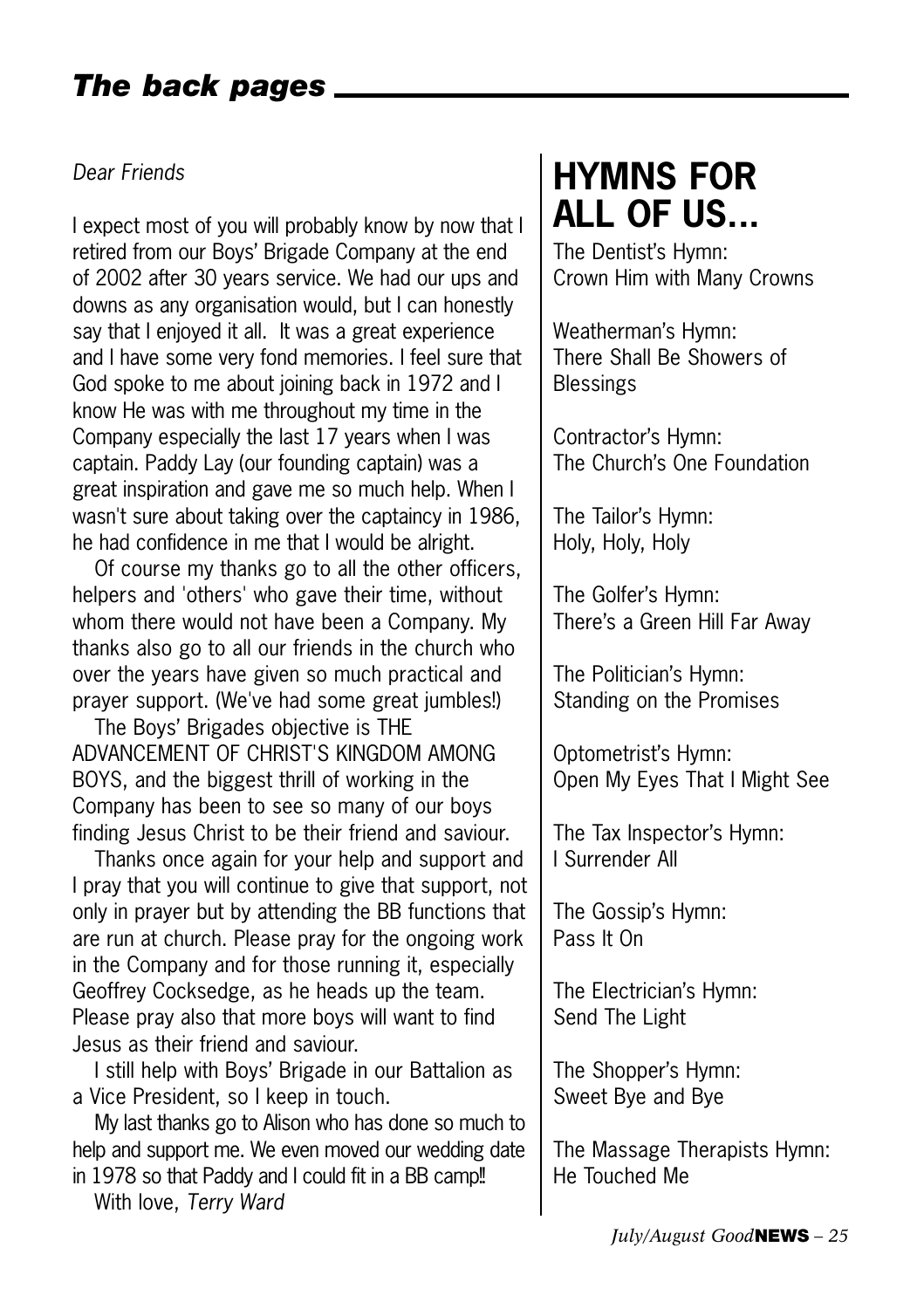# **Are you watching Big Brother?**

**Television's latest reality TV offering is the fourth series of Big Brother on Channel 4. This year, one of the 12 housemates – who stay in the camera-ridden house for nine weeks potentially – is a Christian. So is it a good thing or not?**

You know what it is like if ever there is a Christian featured in a soap opera – they are either pathetically 'wet' or are a secret murderer with a decidedly dodgy past!

So as I was watching the first night of coverage for Big Brother 4, I had a mixed reaction to the news that Cameron Stout goes to Orkney Baptist Church.

However those who have been watching the show so far, will have seen that he is faring pretty well amongst the other housemates. In fact, when writing this piece (Day 22) Cameron was ranked 4th in a popularity poll in the house.

He seems to be portraying a pretty strong picture of being a Christian. Whilst Cameron has been fun in the house, he seems to have managed to avoid latenight drunken binges and keep out of certain topics of conversation.

One contributor to an online discussion forum wrote: "Too

many people make snap iudgements about how Christians are but Cam is OK....he's normal and fun but obviously has deeply held



They went on: "To be honest, I thought once people, especially the media, got hold of the fact that he is a Christian they would shred him to bits and just dismiss him as a bible basher etc. But he's not fitted with stereotyped images and is very popular."

Cameron has also been causing a bit of a stir closer to his home too. Orkney newspaper, The Orcadian, has carried numerous stories supporting the local 32 year old. "He has been finding solace in his Bible. The Christian retreated to the boys' bedroom and read aloud passages from the book, interestingly enough it was passages about food – something which is in short supply in the house at the moment."

Only time will tell how he does, but it is great to have a positive example of christian living on our TV screens! *David Tingley*

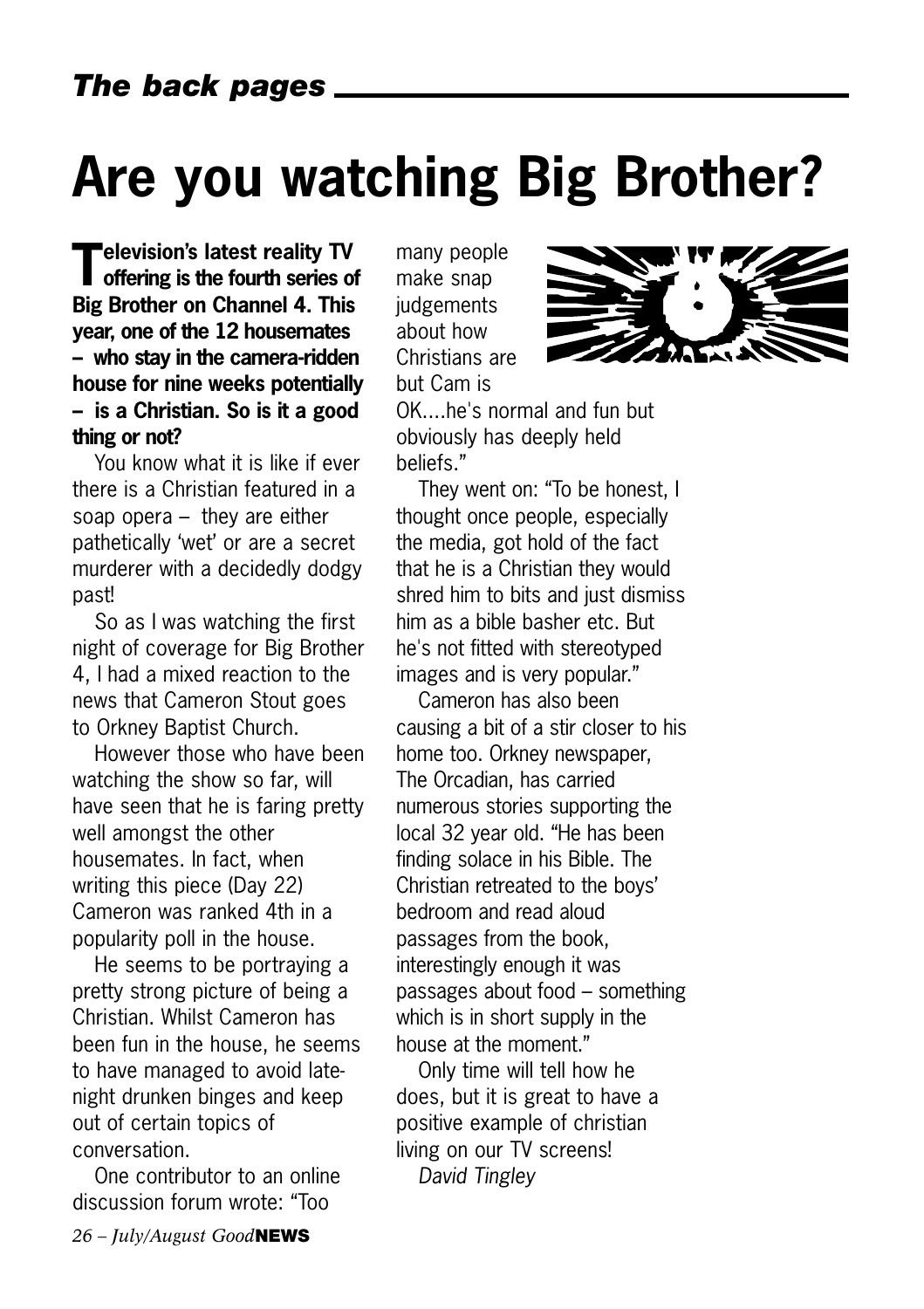## **Thank you from Mercy Ships**

Thank you for your gift of £1500 which will be used to bring hope and healing to many in developing nations.

God bless you! We hear these words so often, sometime as casually as when a person sneezes. But we were deeply humbled to hear of these words spoken last month by a special mother in Togo, West Africa, where the Mercy Ship Anastasis is concluding its outreach.

Juliette looked down at her one–year–old's deformed feet and hands and said, "People aren't usually born like him, but he came this way." As she spoke, she lovingly held her son with hands that were equally as deformed and twisted as those of little Josué.

Juliette spoke from years of living with her own deformities. "When he was born, I was so upset I went to my pastor for help. He said his job wasn't helping deformed people."

Finally, she heard about Mercy Ships. Josué received the needed surgery to correct his deformities. Dr. Tertius Venter explained Josué will need additional surgery when he grows older, saying "Hopefully we will be able to help him if the Mercy Ship returns in 2004." Now hopeful that her son will be able to lead a normal life, Juliette exclaimed, "May God bless you for what you have done for my son."

|                              | So, congregation, may God         |
|------------------------------|-----------------------------------|
| bless you! I echo Juliette's |                                   |
|                              | blessing in thanking you for your |
|                              | gift to Mercy Ships. Your support |
|                              | is bringing healing to thousands  |
| like Josué. God bless you!   |                                   |
|                              |                                   |

Yours sincerely, *John Bradford* Exec. Director of Mercy Ships

**Church closure.** The Church of the Good Shepherd, Franklands Village, held its final service on 29th June. The move, despite petitions, is to cut costs across the St Wilfred's Parish.

 $18$  Harvestions Snest Cups Snest this month was: Rosemary Dew. Why don't you take the challenge? Email the editor your answers, or do it on the church website www.lindfieldurc.org.uk.

| Flower Rota |    |                        |                      |  |
|-------------|----|------------------------|----------------------|--|
|             |    | <b>Arranging</b>       | <b>Distributing</b>  |  |
| July        | 6. | Zoe Mcquillin          | Jacqueline Wood      |  |
|             | 13 | Induction              | Iris Bingham         |  |
|             | 20 | Gladys Porter          | Fiona Tingley        |  |
|             | 27 | Fiona Tingley          | Heather Swann        |  |
| Aug.        | 3  | <b>Audrey Saunders</b> | Vera Dorton          |  |
|             | 10 | <b>Winifred Scopes</b> | Sue Tester           |  |
|             | 17 | Lucy Thom              | Dorothy Forster      |  |
|             | 24 | Lyn Tucker             | <b>Betty Peter</b>   |  |
|             | 31 | Janet Wade             | Jacqueline Wood      |  |
| Sept.       | 7  | Joan Durrant           | Iris Bingham         |  |
|             | 14 | Mies Brock             | Fiona Tingley        |  |
|             | 21 | Carol Walters          | <b>Heather Swann</b> |  |
|             | 28 | Harvest Festival       | Vera Dorton          |  |